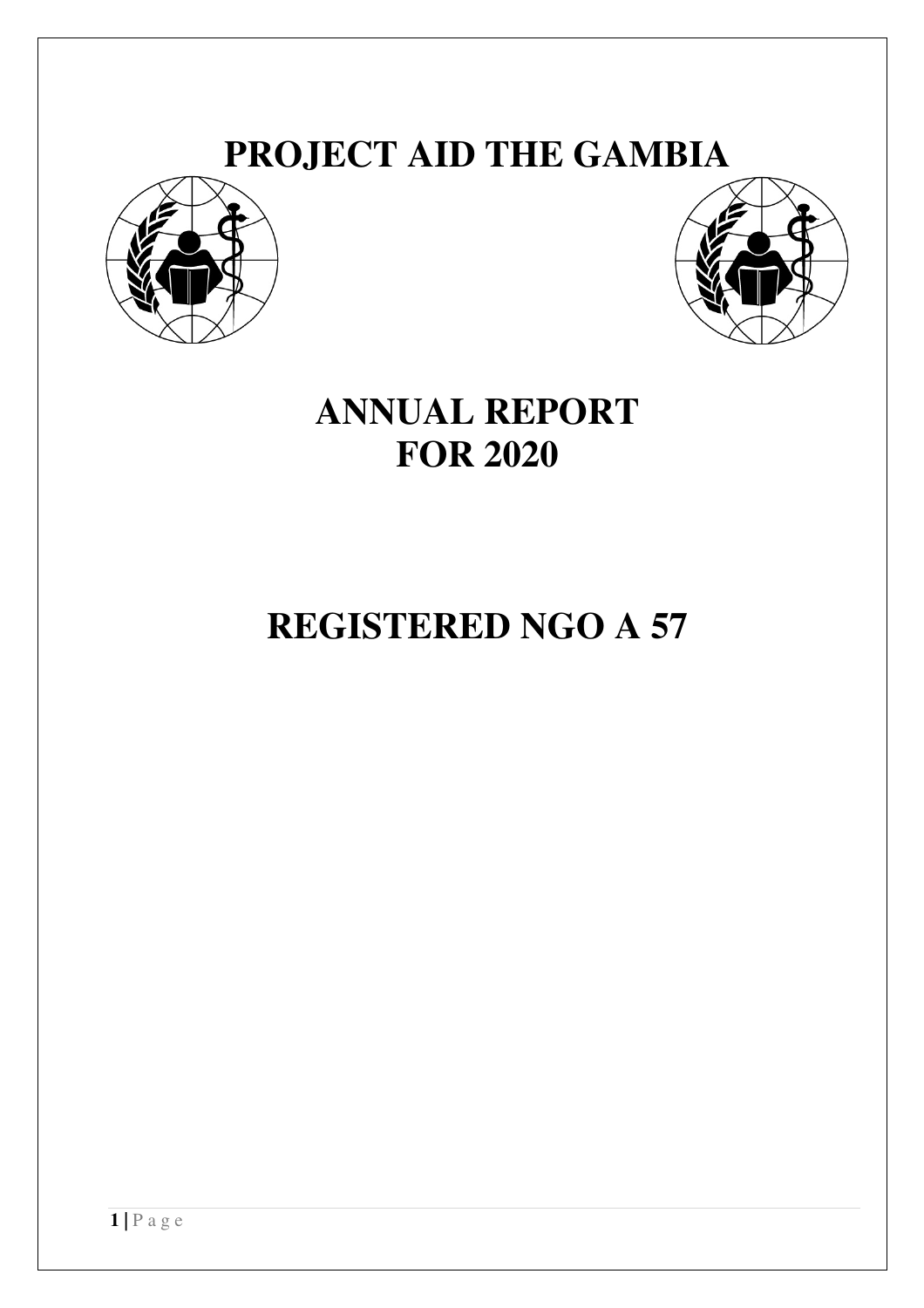# **Table of Contents**

| <b>OVERSEAS MEDICAL TREATMENT FOR SICK GAMBIAN CHILDREN 18</b>                                |  |
|-----------------------------------------------------------------------------------------------|--|
| NUMBER OF CHILDREN ADMITTED TO / RETURNED FROM OVERSEAS TREATMENT                             |  |
|                                                                                               |  |
|                                                                                               |  |
|                                                                                               |  |
| INTRODUCTION 20                                                                               |  |
|                                                                                               |  |
|                                                                                               |  |
| The following data show the number of patients seen by Buniadu Health Centre in the different |  |
|                                                                                               |  |
|                                                                                               |  |
|                                                                                               |  |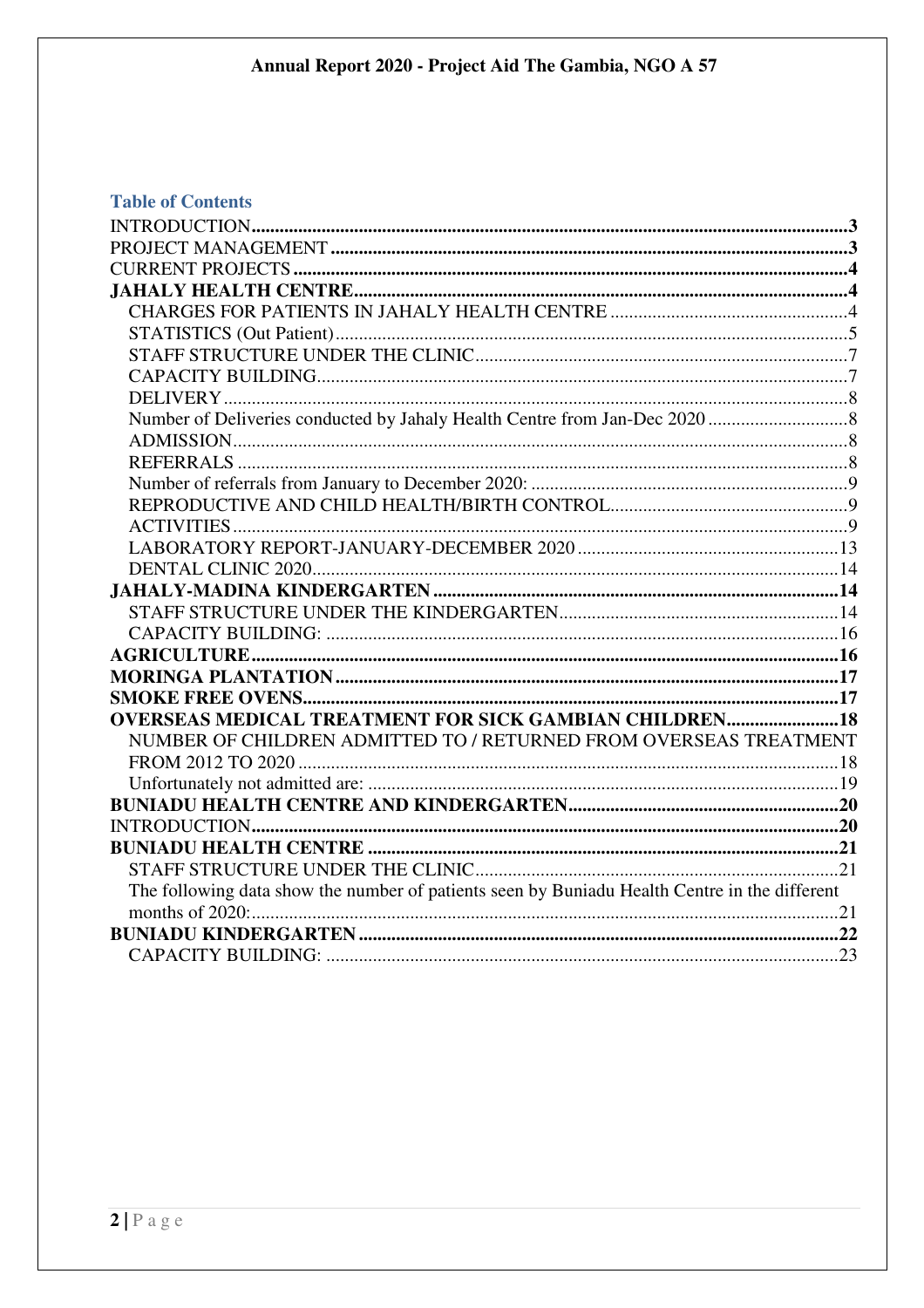#### **INTRODUCTION**

Project Aid The Gambia, is a German / Gambian registered International Non Governmental Organisation (NGO), whose objective is to supplement Governments efforts in providing humanity services to the targeted rural communities. The project has been involved in a series of successful ventures since its inception in 1991, mainly in Education, Health and Agriculture which are the corner stones of any meaningful development; Project Aid therefore strives extensively to excel in these areas. Ultimately Project Aid The Gambia runs two Health Centres and two Kindergartens in Jahaly and Buniadu.

In the education sector, the Kindergarten have been exceptional in terms of both infrastructure and academic excellence. Project Aid is also engaged in supporting four women horticultural gardens in the villages of Jahaly and Madina, Central River Region.

As part of its drive to improve health facilities, Project Aid, in collaboration with German Government, built a Model Health Centre in Njaba Kunda in 2011, which continues to witness a massive improvement of medical services not only for the people of Njaba Kunda, but for the whole of NBR. After being built, the new Njaba Kunda Health Centre was handed over to the Ministry of Health & Social Welfare in 2012.

The project also engages in planting Moringa Oliefera trees on a field behind the Jahaly Health Center. The cultivation of the plantation has helped create employments for the people in Jahaly. 4 workers are employed to water the fields during the dry season and also conduct the weeding during the rainy season.

The Administrative Head Office of Project Aid The Gambia is situated in Manjai Kunda, Kanifing Municipal Council (KMC).

#### **PROJECT MANAGEMENT**

Project Manager: EBRIMA JOBARTEH

Financial Coordinator: HADDY SILLAH

Local Chairman: ABDOULIE CHARLES MBYE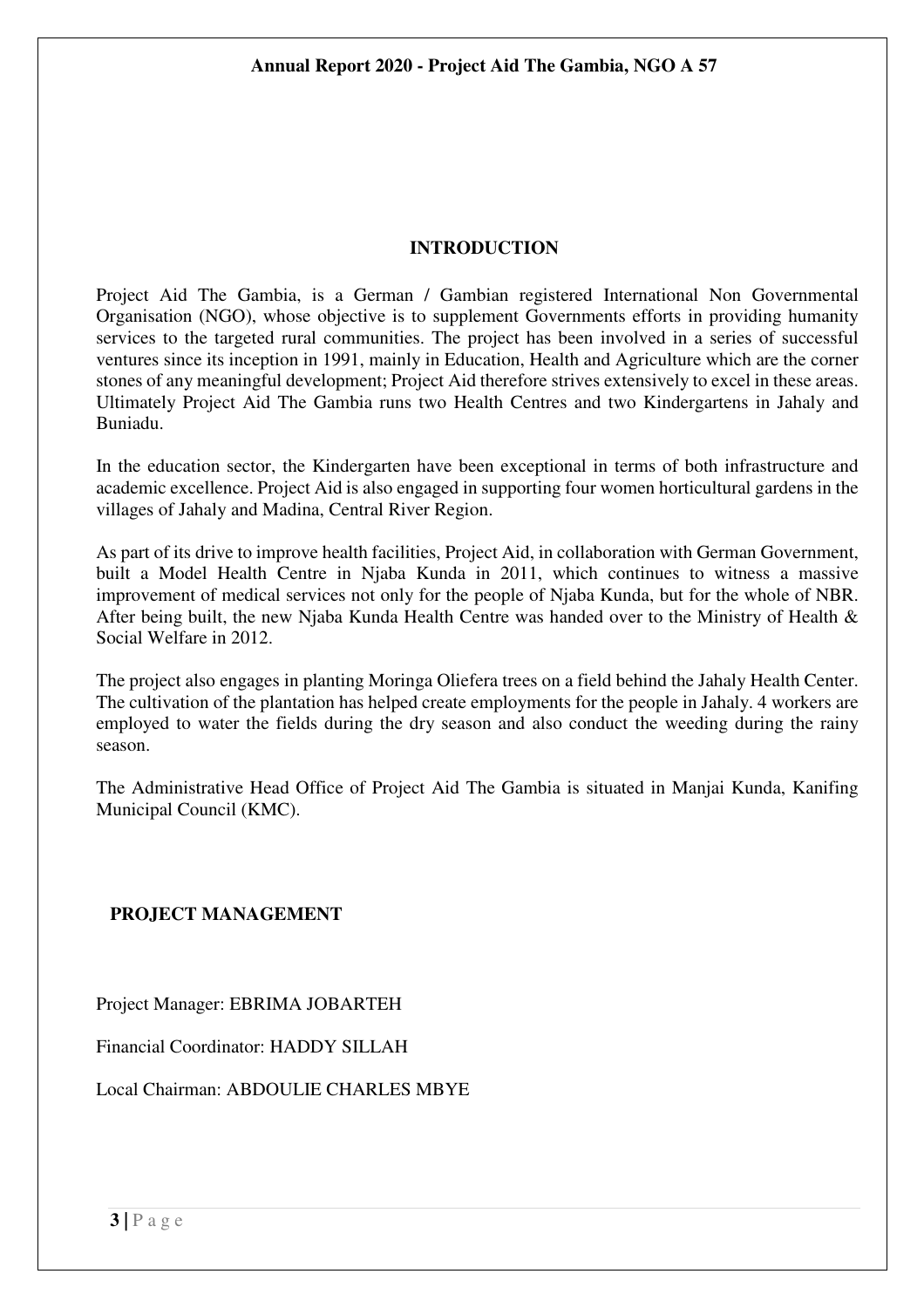# **CURRENT PROJECTS**

#### **JAHALY HEALTH CENTRE**

As it is known by all Gambian that in the early 1990s Health Delivery services were very limited in the countryside, but the desire of the project management, led by the current Goodwill Ambassador At Large of The Republic of The Gambia, Mr. Matthias Ketteler, was to support the under privileged communities in dire need of help. Propelled by this desire, the project found its way through to Jahaly, with the guardianship of the late M.S.Tambadou.

Jahaly is in CRR West, a few kilometres from Brikamaba. The community of Jahaly consists predominantly of Sarahules with a handful of Fullas and Mandinkas in their midst. The Health Centre was established in March 1991.

Until today, the Health Centre is one of the most famous health facilities in the rural area in terms of infrastructure, cleanliness and quality of services. Jahaly Health Centre provides reasonable tariff that is affordable by all patients in and outside of The Gambia. This tariff has been viewed by many as the lowest in town, when one takes into account the service and free medication accorded every patient that visits the centre.

#### CHARGES FOR PATIENTS IN JAHALY HEALTH CENTRE

#### **REGISTRATION**

| Ages                             | Gambians           | <b>Foreigners</b>  |
|----------------------------------|--------------------|--------------------|
| Under 5 yrs                      | D <sub>15.00</sub> | D <sub>30.00</sub> |
| $5 \text{ yrs} - 14 \text{ yrs}$ | D <sub>25.00</sub> | D50.00             |
| 15 yrs upwards                   | D30.00             | D60.00             |

#### **ADMISSION**

| Admission | Gambians | Foreigners |  |  |
|-----------|----------|------------|--|--|
| Discharge | .00      | . $\alpha$ |  |  |
| tee       | 50،      | .00        |  |  |

#### **LAB**

| <b>Tests</b>       | <b>Gambians</b>    | <b>Foreigners</b>   |
|--------------------|--------------------|---------------------|
| BF                 | D <sub>25.00</sub> | D50.00              |
| HB                 | D <sub>25.00</sub> | D50.00              |
| <b>WBC</b>         | D <sub>25.00</sub> | D50.00              |
| <b>URINALYSIS</b>  | D <sub>25.00</sub> | D50.00              |
| VDRL               | D <sub>25.00</sub> | D50.00              |
| <b>HCG</b>         | D50.00             | D <sub>100.00</sub> |
| <b>AFB/TB</b>      | Free               | Free                |
| <b>HIV</b>         | Free               | Free                |
| <b>DELIVERY</b>    | Free               | Free                |
| <b>Blood Sugar</b> | D50,00             | D <sub>100,00</sub> |

For weekends, charges are double for both Gambians and Foreigners; except for emergency cases

Children from our kindergarten are also treated free of charge at the clinic.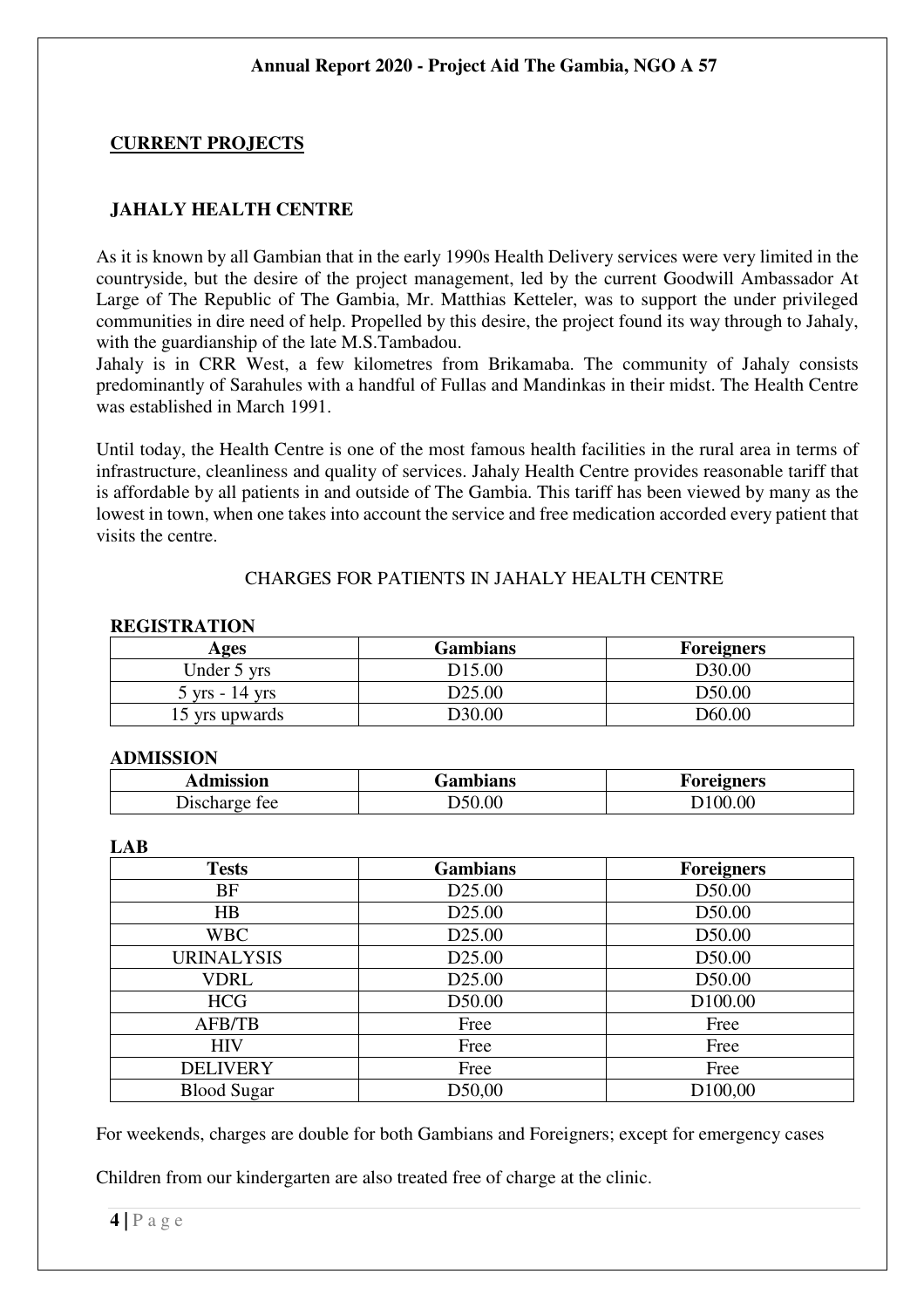# **STATISTICS (Out Patient)**

The following data shows the number of patients seen by Jahaly Health Centre in the different months of 2020:

# **PATIENTS STATISTIC 2020**

| Month        | male   | female | Total  | <b>FEES</b> | <b>ADMISSION</b> | <b>DISCHARGES</b> | <b>FEES</b> | <b>WARD1</b> | <b>WARD 2</b> | <b>REFERRALS</b> |
|--------------|--------|--------|--------|-------------|------------------|-------------------|-------------|--------------|---------------|------------------|
| January      | 832    | 1,509  | 2,341  | 56,535      | 19               | 14                | 750         | 18           | 0             | 9                |
| February     | 938    | 1,645  | 2,583  | 61,180      | 25               | 27                | 1,350       | 21           | 0             | 9                |
| March        | 1,054  | 1,770  | 2,824  | 66,705      | 32               | 25                | 1,250       | 21           | 0             | 11               |
| April        | 584    | 1,075  | 1,659  | 40,480      | 21               | 19                | 1,050       | 18           | 0             | 5                |
| May          | 549    | 1,118  | 1,667  | 40,285      | 9                | 7                 | 350         | 9            | 0             | 4                |
| June         | 900    | 1,475  | 2,375  | 55,420      | 26               | 16                | 750         | 29           | 0             | 3                |
| July         | 898    | 1,563  | 2,461  | 59,125      | 13               | 18                | 900         | 14           | $\mathbf{0}$  | 3                |
| August       | 1,036  | 1,831  | 2,867  | 68,980      | 11               | 8                 | 400         | 15           | 0             | 9                |
| September    | 1,167  | 2,210  | 3,377  | 81,305      | 21               | 15                | 800         | 17           | 0             | 6                |
| October      | 1,379  | 2,398  | 3,777  | 90,905      | 52               | 46                | 2,450       | 31           | 0             | 6                |
| November     | 1,480  | 2,406  | 3,886  | 95,850      | 62               | 58                | 3,000       | 40           | 0             | 14               |
| December     | 620    | 1,008  | 2,467  | 39,600      | 20               | 15                | 750         | 20           | 0             | 4                |
| <b>Total</b> | 11,437 | 20,008 | 32,284 | 756,370     | 311              | 268               | 13,800      | 253          | 0             | 83               |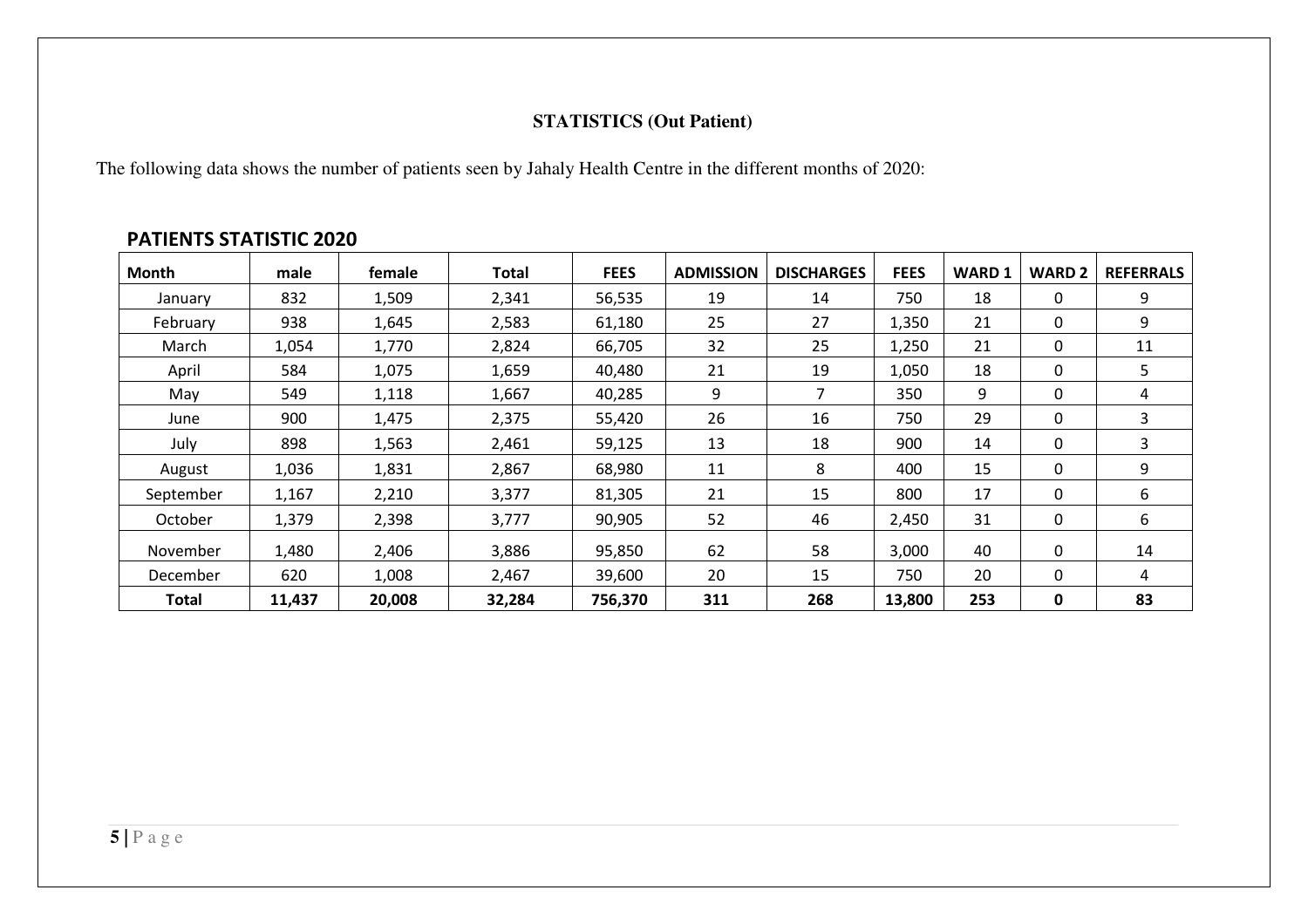There are three consultation rooms in Jahaly Health Centre which accommodate patients from the regions of CRR, LRR, URR and some parts of Cassamance in Senegal.

There is one pharmacy where all prescribed drugs are dispensed by the pharmacist assistant. The outpatients can also use a laboratory where investigations are carried out on patients such as blood film for malaria test (BF), haemoglobin estimation (HB), white blood cell count (WBC), HCG, Acid fast bacilli (AFB) for sputum spearing for tuberculosis, sickle cell, and venereal disease (VDRL) to investigate syphilis.

There are two wards, namely one adult ward where all adult male and female patients are admitted, and one children's ward. Three private rooms are attached to the adult ward, with one room for the nurse on duty. Both wards have a capacity of 30 beds in total. Two flush toilets and two showers in each ward ensure a high hygienic standard.

There is also two office spaces within the OPD building. One of which has again been allocated to MRC since March  $1<sup>st</sup>$  2015 to conduct a new study of Rotavirus Vaccine Impact & Effectiveness,( after a successful completion of their two year research work on pneumonia, sepsis and meningitis in children less than five years of age as well as PRINOGAM Research in 2013). MRC are currently undergoing a Pneumococcal Vaccines Schedule (PVS) Study. The study aims to evaluate an alternative schedule in administering Pneumococcal Conjugate Vaccine (PCV) compared to the current three doses given early in infancy without any booster dose. The study began in May 2018 and will run for 4 years, ending in year 2021.

The other room has been reassigned to a team of nurses from Brikama-Ba of the Infant Welfare Clinic, to conduct procedures at the centre, twice every month as the Ebola threat seems to have dwindled and no case has ever been found in the country.

The electricity supply in the health centre comes from one main source of solar energy which had been re-energized in 2014, with the importation of 24 new solar panels, extra inverter and their accessories from Germany. The project stepped up its efforts to improve the power supply over the years to strengthen the capacity base, due to ever increasing demand of the facility. In February 2019 Jahaly Health Centre and the entire facility had been connected to the power grid, 28 years after Jahaly Health Centre was inaugurated. Furthermore, brand new inverters were also installed along with state-of-theart solar batteries in November 2019.

As at 2020, a total of **134 solar panels** have been installed, with 51 panels in Manjai Headquarters, and 83 in Jahaly Health Centre. This solar energy source is also responsible for pumping water from two boreholes that supply clean pipe, borne water to the entire facility, as well as to the attached moringa plantation 24/7.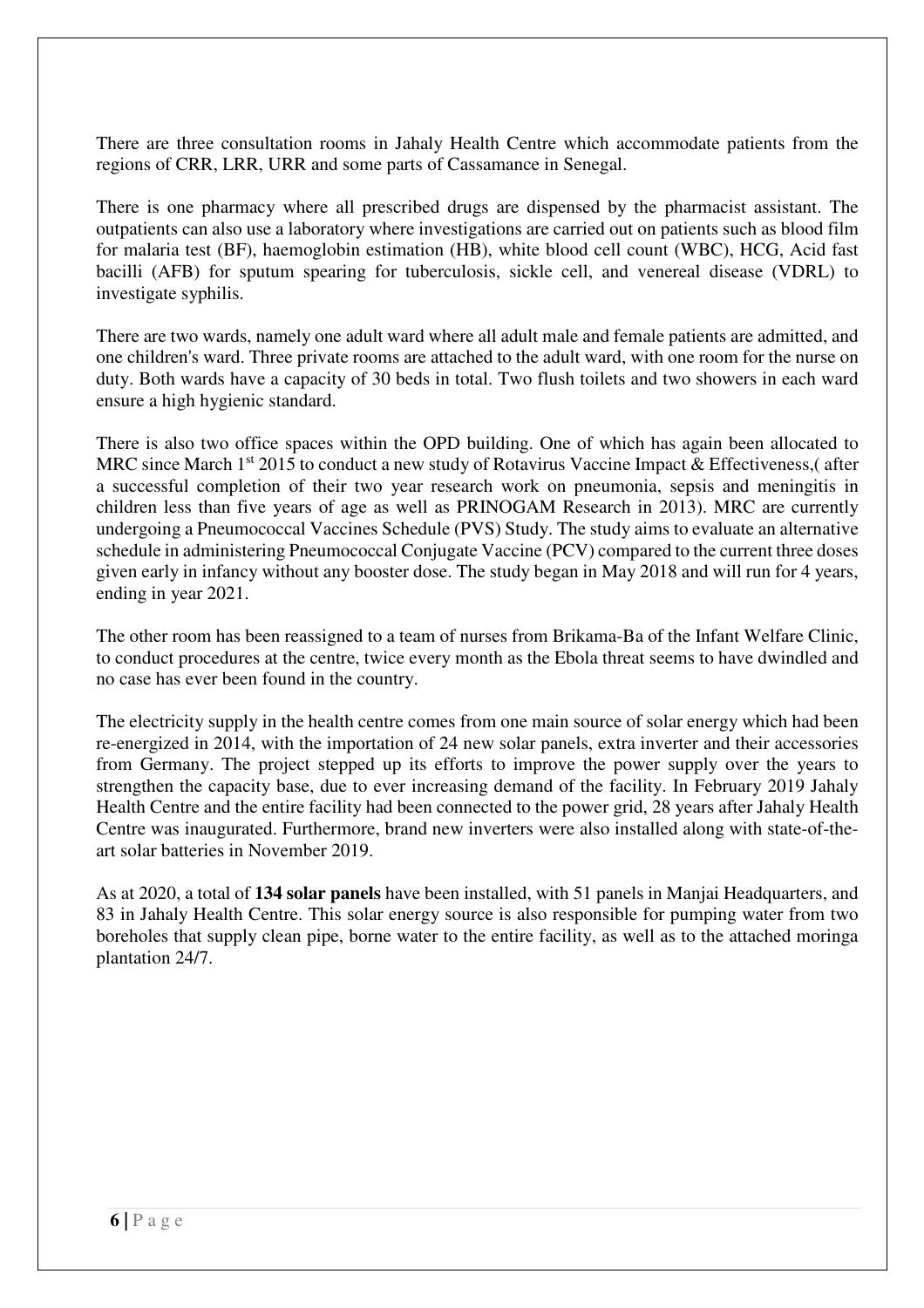# **STAFF STRUCTURE UNDER THE CLINIC**

There are Twenty Nine staff at Jahaly Health Centre including cleaners and gardeners. Below is a table showing the number of staff and their designation:

| <b>STAFF</b>                       | <b>NUMBER</b> |
|------------------------------------|---------------|
| <b>SEN Midwife</b>                 |               |
| <b>State Enrol Nurse - General</b> |               |
| <b>Nurse Attendants</b>            | 11            |
| Assistance lab technicians         |               |
| Drivers                            |               |
| Watchmen (day $\&$ night)          |               |
| Gardeners (clinic & moringa)       |               |
| <b>Cleaners</b>                    |               |
| <b>Total</b>                       | 29            |

2020 was a successful year for the clinic as all our sponsored trained nurses contributed greatly in adequately serving the huge amount of patients the clinic received. This can be seen in the statistics and records provided of treated patients. The number of nurse attendants at the clinic has also increased to cope with the rising demand for services due to the increased number of patients seen at the facility each day.

Two Flat Screen TVs - one in the main ward and the other in the registration hall - which are connected to satellite disks for national and international news have also been maintained during the year under review.

# **CAPACITY BUILDING**

The two staff who were sponsored and enrolled at the SEN school in Bansang in 2019, continued their studies through 2020 as the program has a duration of 2 years. Delays to their education were present due to the current pandemic and are expected to complete their studies by early 2021.

There were no new nurses sponsored for capacity building in 2020. This was also caused by the recent Covid-19 pandemic that has hindered professional and academic progress. The project fully intends to continue supporting its personnel in their development when such opportunities arise in the future.

Project Aid has also accorded the nursing staff professional training at the hands of Dr Azadeh, a senior gynaecologist and lecturer at the University of The Gambia, who has been serving as medical adviser to the project; who by extension also conducts training programs for the medical staff as well as caring for chronically ill patients in the area, during the year under review.

The labour ward consists of two delivery beds, two baby cots and one post natal bed for observation of post delivery mothers for six hours, and it's equipped with a sterilizer and oxygen concentrator. In 2018 the project got its own experienced midwife for the Jahaly Health Centre. All critical labour cases are referred to Bansang Hospital.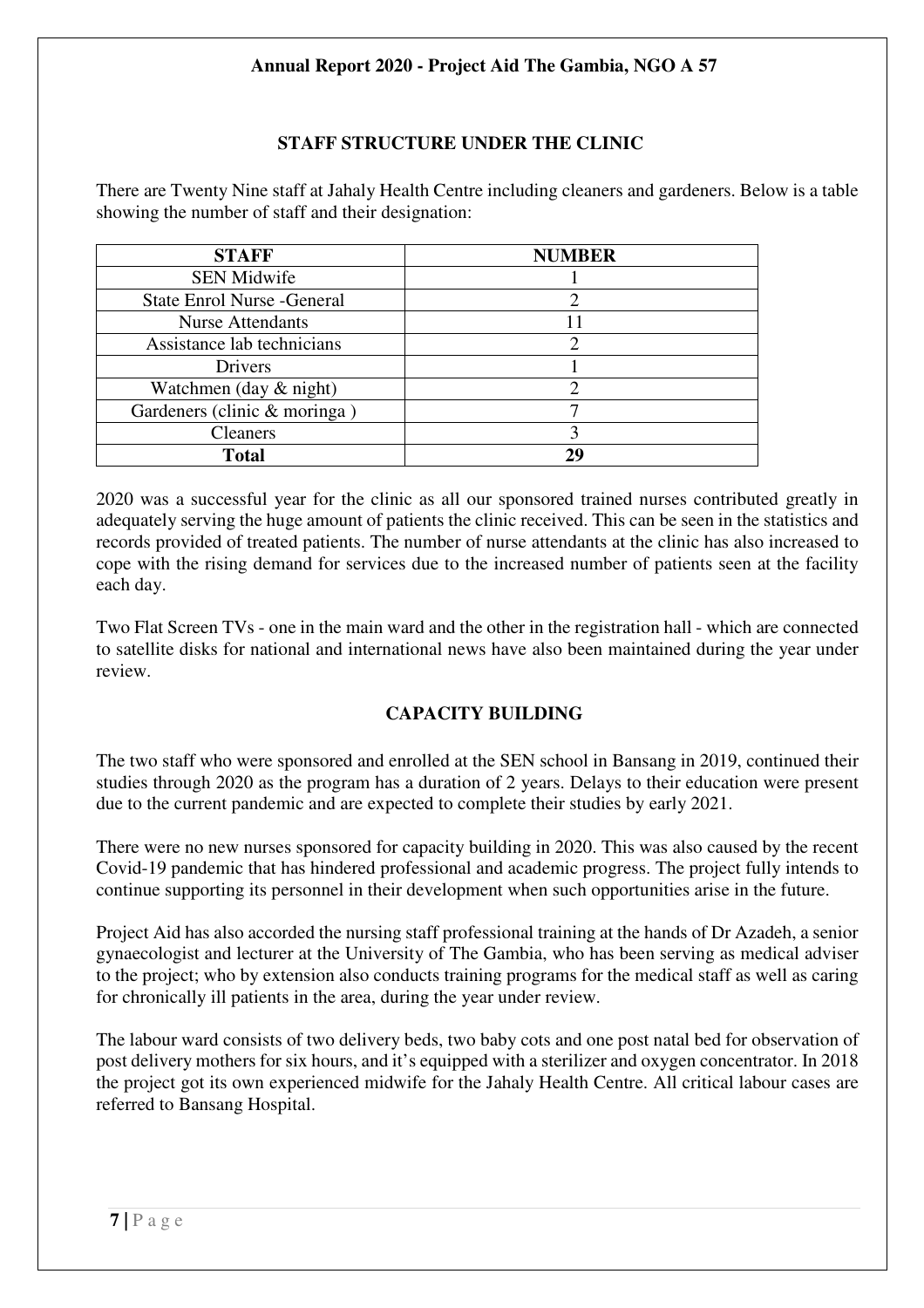# **DELIVERY**

Jahaly Health Centre is not left behind in terms of conducting proper and quality delivery to women. Fifty-four babies were delivered from Jan-Dec 2020.

Number of Deliveries conducted by Jahaly Health Centre from Jan-Dec 2020

| <b>MONTH</b> | <b>MALE</b>    | <b>FEMALE</b>  | <b>TOTAL</b>   | <b>Healthy</b> | <b>Dead</b> | <b>Referrals</b> |
|--------------|----------------|----------------|----------------|----------------|-------------|------------------|
| January      | $\overline{2}$ | 3              | 5              | 3              | 0           | $\overline{2}$   |
| February     | 3              | $\overline{2}$ | 5              | 5              | 0           | 0                |
| March        | 3              | 5              | 8              | 6              | 2           | 0                |
| April        | 2              | 1              | 3              | 3              | 0           | 0                |
| May          | 3              | 4              | $\overline{7}$ | 7              | 0           | 0                |
| June         | $\overline{2}$ | 3              | 5              | 5              | 0           | 0                |
| July         | 3              | $\Omega$       | 3              | 1              | 1           | 1                |
| August       | 4              | $\Omega$       | 4              | 3              | 0           | 1                |
| September    | 1              | $\mathbf 0$    | 1              | $\mathbf 0$    | 1           | $\mathbf 0$      |
| October      | $\overline{2}$ | 3              | 5              | 4              | 0           | $\mathbf{1}$     |
| November     | $\overline{2}$ | $\overline{2}$ | 4              | 4              | 0           | $\mathbf 0$      |
| December     | 4              | 3              | 7              | 7              | $\Omega$    | 0                |
| <b>Total</b> | 31             | 26             | 57             | 48             | 4           | 5                |

# **MATERNITY 2020**

# **ADMISSION**

Conditions that cannot be handled at the outpatient area are admitted to the ward. These include mostly cases of malnutrition, burns, severe malaria, severe diarrhoea, pneumonia, sepsis, dysentery, to name a few. In 2020, 311 patients were admitted on the wards with various illnesses as stated earlier.

# **REFERRALS**

Jahally Health Centre is a minor health centre according to the World Health Organization's (WHO) definition. The health centre does not treat surgical cases, orthopaedic cases or urological conditions, as these are conditions beyond the limits of the staff and such cases are naturally referred to Bansang Hospital for further attention.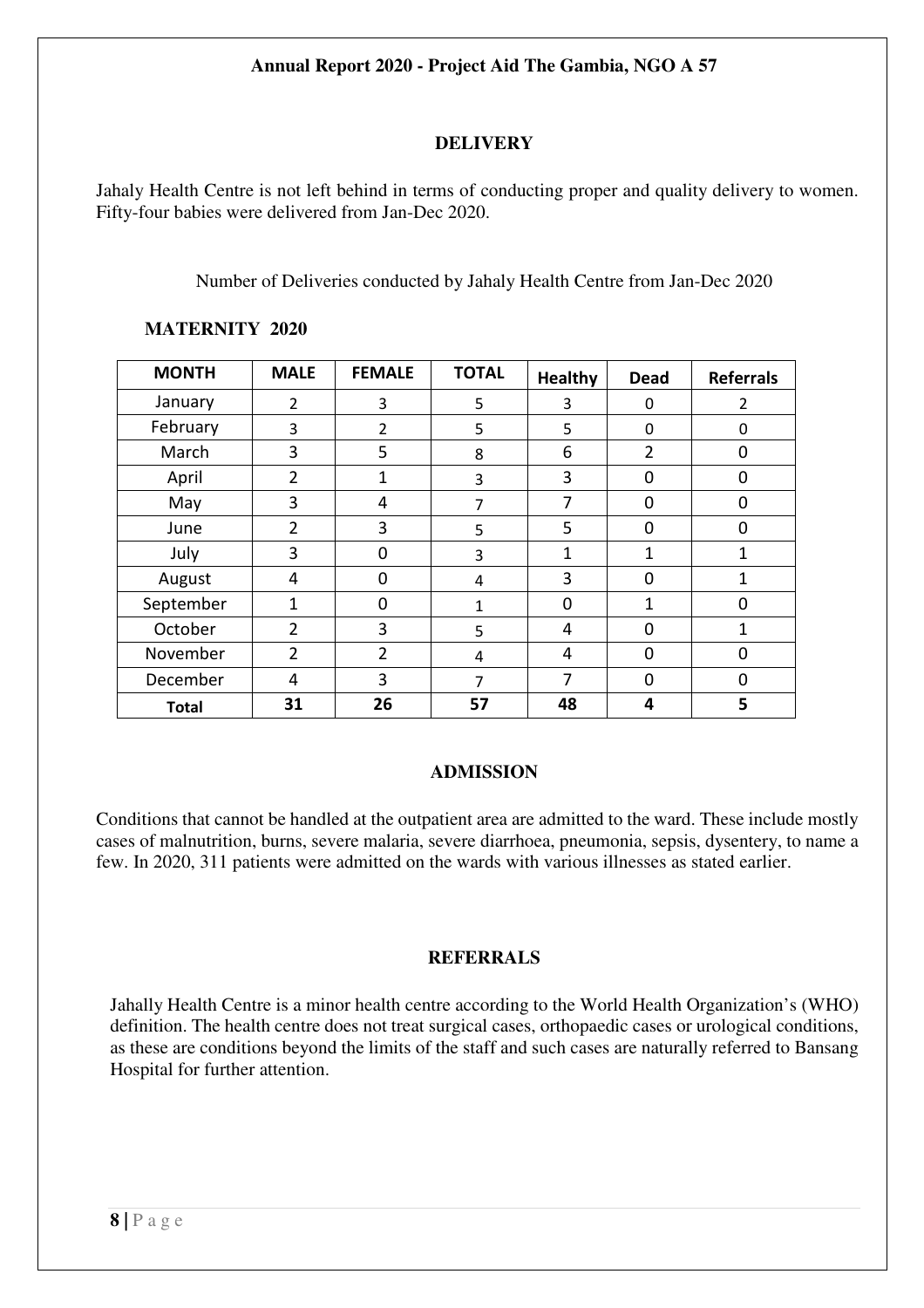Number of referrals from January to December 2020:

#### NUMBER OF REFERALLS

| <b>MONTH</b>   | Jan | Feb | Mar | Apr | May | Jun | Jul | Aug | Sept | Oc | <b>Nov</b> | Dec | Total |
|----------------|-----|-----|-----|-----|-----|-----|-----|-----|------|----|------------|-----|-------|
|                |     |     |     |     |     |     |     |     |      |    |            |     |       |
| Out/inpatients |     | Q   |     |     | 4   |     |     |     |      | O  | 14         | 4   | 83    |
| maternity      |     | 0   | 0   |     |     |     |     |     |      |    |            |     |       |
| Total          |     |     |     |     | 4   |     |     | 10  | –    | −  | 14         |     | 89    |

The total number referred for the year amounted to 89 Patients

# **REPRODUCTIVE AND CHILD HEALTH/BIRTH CONTROL**

Healthy children together with a healthy mother make a smiling family. A mother can take good care of her children only when food, shelter, clothing, and other basic human needs are achieved; followed by physical and mental well- being, a minimised economic burden, poverty reduced, and better education. Currently we have enrolled one hundred and sixty clients (160) out of which 34 are men and all the clients are in their active reproductive stages.

#### **ACTIVITIES**

General cleaning and environmental sanitation of the health centre still remains a priority to the health staff. The staff, together with the cleaners, engage in general cleaning periodically to make the health centre a good place to live. The project also painted all health centre buildings, both inside and outside, between February and March 2020.

The staff formed a joint football team with the teachers in the kindergarten in order to create a sense of unity and cooperation amongst themselves. Sports, particularly football and general physical exercise, are part of the daily activities of the staff, and football matches are often organised with other teams in the neighbourhood to maintain harmony and fitness for good health.

With the COVID -19 global pandemic, the project has implemented Covid-19 protocols to protect the lives of all patients and staff.

In the Clinics, all patients must be socially distanced and each patient is attended by a nurse one after another, unless in severe cases that a patient must be seen immediately. Sanitizers and soaps are made available at all times. The kindergarten grounds was used for keeping social distancing measures with the patients more effectively during the closure of schools in March.. All patients were directed to the kindergarten compound and tested with the thermometer. From there, patients were seated around the school grounds, either in some classrooms that were properly ventilated, or on the assembly area/stage. Sanitizers and soaps are made available at all times.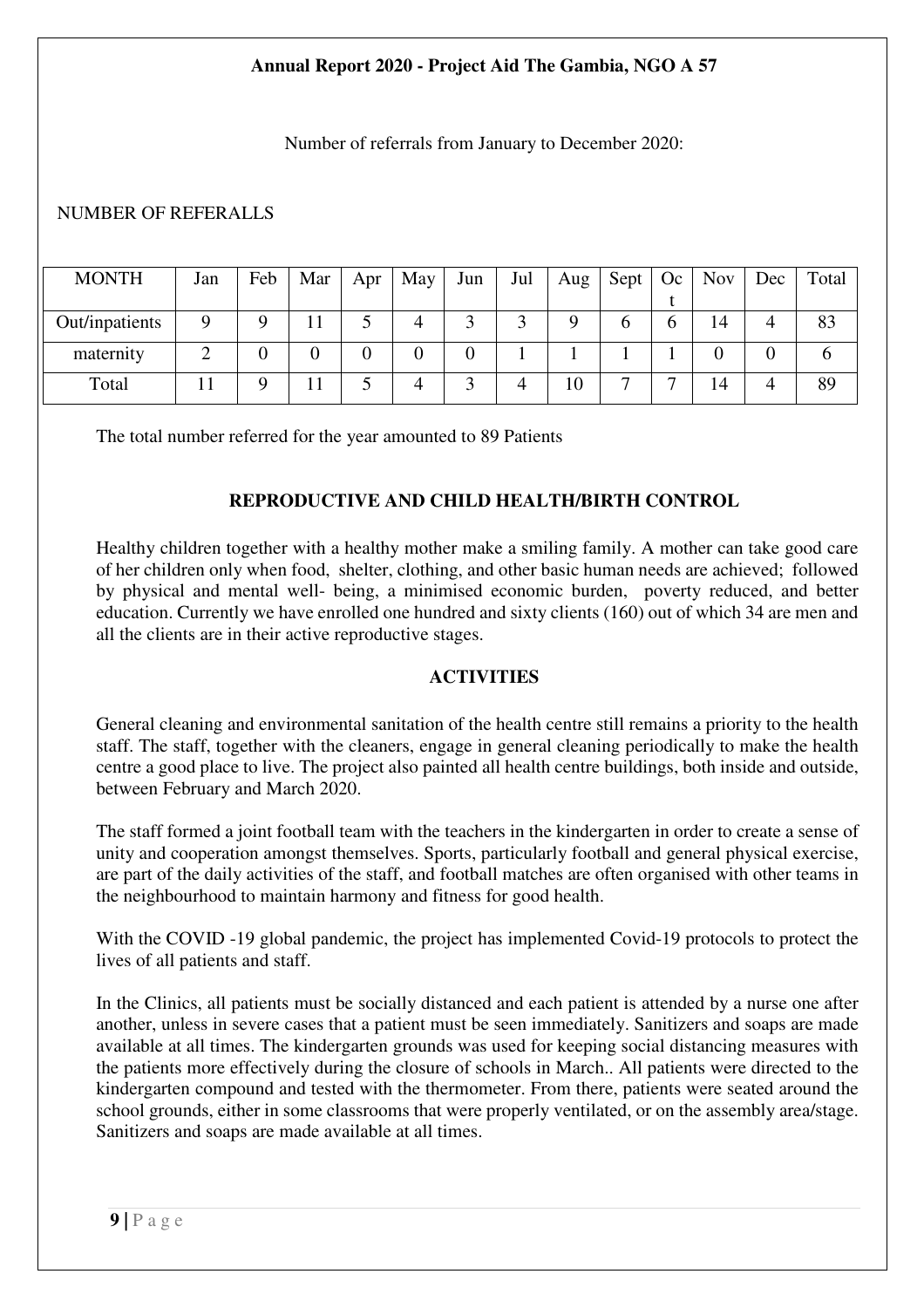The project also produced face masks which are provided all health centers and kindergarten at all times. Patients are given face masks upon entry into the health centers, if they do not have one of their own, and the masks are collected when the patient exists. These masks are made from re-usable cotton material which can be washed and dry effectively. When all patients have been seen, all the used face masks will be soaked in warm water, washed, and then dried to be used the next day.

The production of face masks was not just intended for use by the project alone. It was intended for the whole country's use. That is why the project started a **'Masks for Gambia'** Fundraiser in April which was a huge success in generating 25,000 Euros (equivalent to D1.45 million GMD) in donations.

The production of face masks continued and the project was able to donate a total of 23,000 face masks to 51 health centers and community clinics in the Gambia. It started in May 2020, were 8,000 facemasks were donated to 22 health centers and community clinics in the Central River Region (CRR) as well as Bansang Hospital.

An additional 4,000 face masks were donated to the largest hospital in The Gambia, the Edward Francis Small Teaching Hospital (EFSTH), and a further 11,000 face masks to two hospitals (Essau District Hospital and Farafenni Hospital), 12 health centers and 13 community clinics in the North Bank province Region (NBR).

A ceremony was held at Buniadu HC on July  $15<sup>th</sup>$  for an official handing over of the face masks to the Regional Health Directorate (represented by the Regional Principal Nursing Officer). Our project Manager was on hand and provided a brief description of using the face masks. Also in attendance were two newspaper outlets (the Point Newspaper and Standard Newspaper), two TV Stations (QTV and Star TV), as well as the projects spokesperson Malick Jones. These face masks were personally distributed, as the project was fully committed to getting these much needed masks to the various places as soon as possible.

The project also donated 34 ventilators, 18 hospital beds, and other medical accessories to the Gambia government to help fight the global pandemic. These items had a domestic value of over 11 million GMD and were loaded into containers and shipped to the country.

The items were provided by our donors in Germany. Special mention is given to Timo Loewenstein from Loewenstein Medical, Germany, Heiko Hannemann, Managing Director of Boergel Company in Germany as top donors to the project. Furthermore, the German Embassy in The Gambia, with the assistance of Janine Hölscher, Political Attaché of the German Embassy Office, donated extra accessories for the ventilators worth D400, 000 GMD.

These medical equipment were handed over during a ceremony held at the projects headquarters in Manjai Kunda on August 20<sup>th</sup>, 2020. The project Manager Ebrima Jobarteh, spokeperson Malick Mendy, Janine Holscher of the German Embassy, and Local Chairman Charles Mbye were in attendance. The items were handed over to the Ministry of Health, represented by the Senior Logistics Officer Musa Saine. The ceremony was covered by The Point, Foroyaa and Standard Newspapers along with TV outlets; QTV, Star TV and Paradise TV.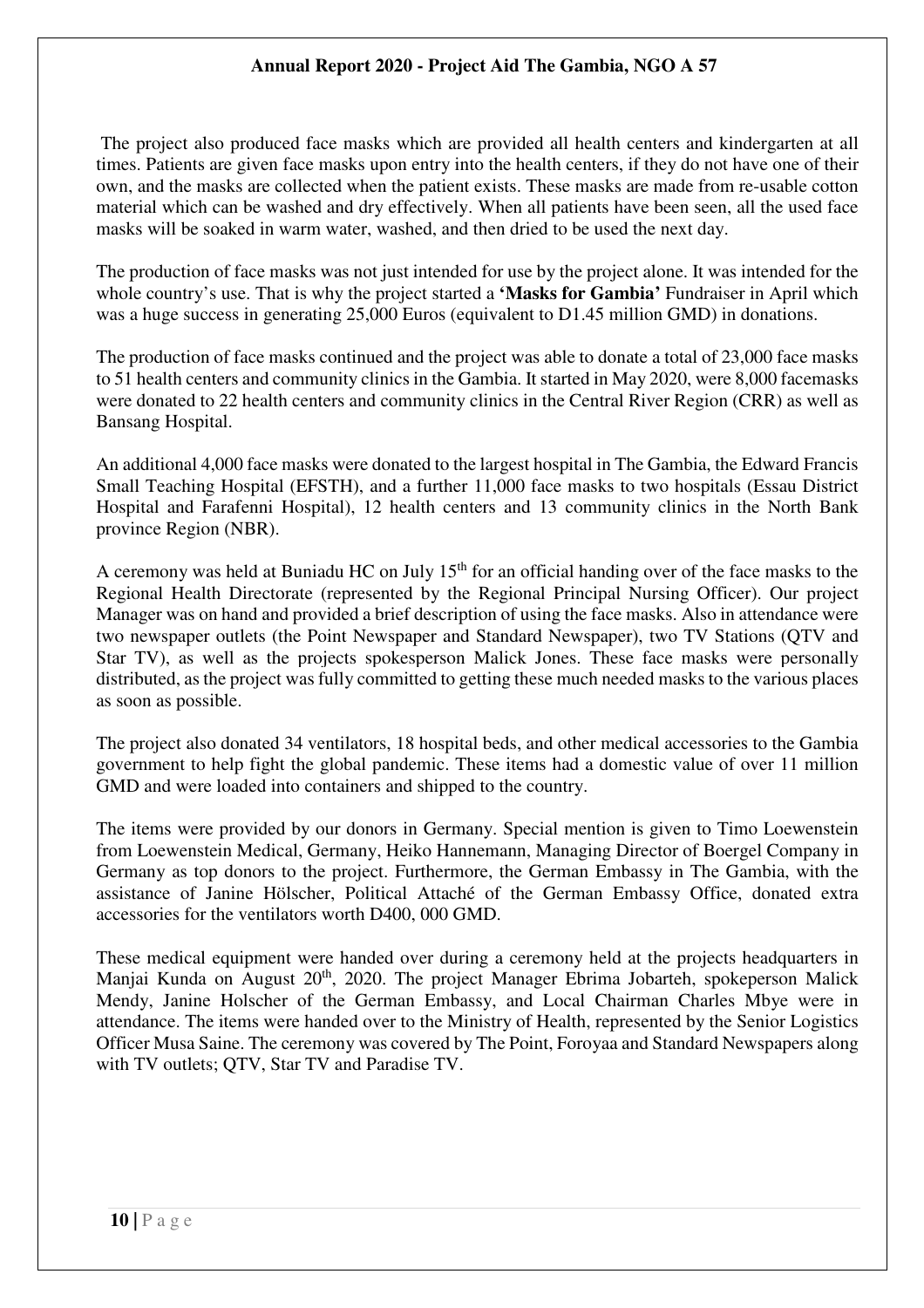Containers of Medical items shipped to The Gambia in 2020:

#### **March 2020 - 20ft container**

| . .             | 18 | pcs | $- -$<br>Hospital beds |
|-----------------|----|-----|------------------------|
| -<br>$\epsilon$ | ◡  | pcs | <b>Mattresses</b>      |

#### **August 2020 - 20ft container Handing over Ceremony – August 20th at Manjai HQ**

|                  |     |     | $\frac{1}{2}$ and $\frac{1}{2}$ over the emong $-\frac{1}{2}$ at $\frac{1}{2}$ at $\frac{1}{2}$ at $\frac{1}{2}$ |
|------------------|-----|-----|------------------------------------------------------------------------------------------------------------------|
| 1)               | 5   | pcs | Respirator PLV 100                                                                                               |
| 2)               | 6   | pcs | <b>Respirator VS 3</b>                                                                                           |
| 3)               | 10  | pcs | Single use hose systems                                                                                          |
| $\boldsymbol{4}$ | 12  | pcs | double use hose systems                                                                                          |
| 5)               | 100 | pcs | <b>Tubus Adapter</b>                                                                                             |
| 6)               | 100 | pcs | <b>HME</b> Filter                                                                                                |
| $\boldsymbol{7}$ | 25  | pcs | <b>Respirator Ventimotion 2</b>                                                                                  |
| 8)               | 40  | pcs | Hose systems Fur Ventimotion 2                                                                                   |
| 9)               | 60  | pcs | Filter for Ventimotion 2                                                                                         |
| 10)              | 107 | pcs | Nose - Mouth masks for Ventilation                                                                               |
| 11)              | 15  | pcs | Hospital beds                                                                                                    |

#### **November 2020 - 40ft container Handed-Over – November 12th**

| muutu viti |    | 1907 СППОСТ 12 |                    |
|------------|----|----------------|--------------------|
| Package 1  | 30 | pieces         | Mask valve         |
|            | 40 | pieces         | Tube adapter       |
|            | 10 | pieces         | Spiral hose        |
|            | 75 | pieces         | Coarse dust filter |
| Package 2  |    |                |                    |
|            | 1  | pieces         | Hose system set    |
|            | 10 | pieces         | Hose system        |
|            | 40 | pieces         | Tube adapter       |
|            | 20 | pieces         | Spiral hose        |
| Package 3  |    |                |                    |
|            | 20 | pieces         | Hose system        |
|            | 16 | pieces         | Hose system set    |
| Package 4  |    |                |                    |
|            | 20 | pieces         | Hose system        |
|            | 17 | pieces         | Hose system set    |
| Package 5  |    |                |                    |
|            | 20 | pieces         | Hose system        |
|            | 8  | pieces         | Hose system set    |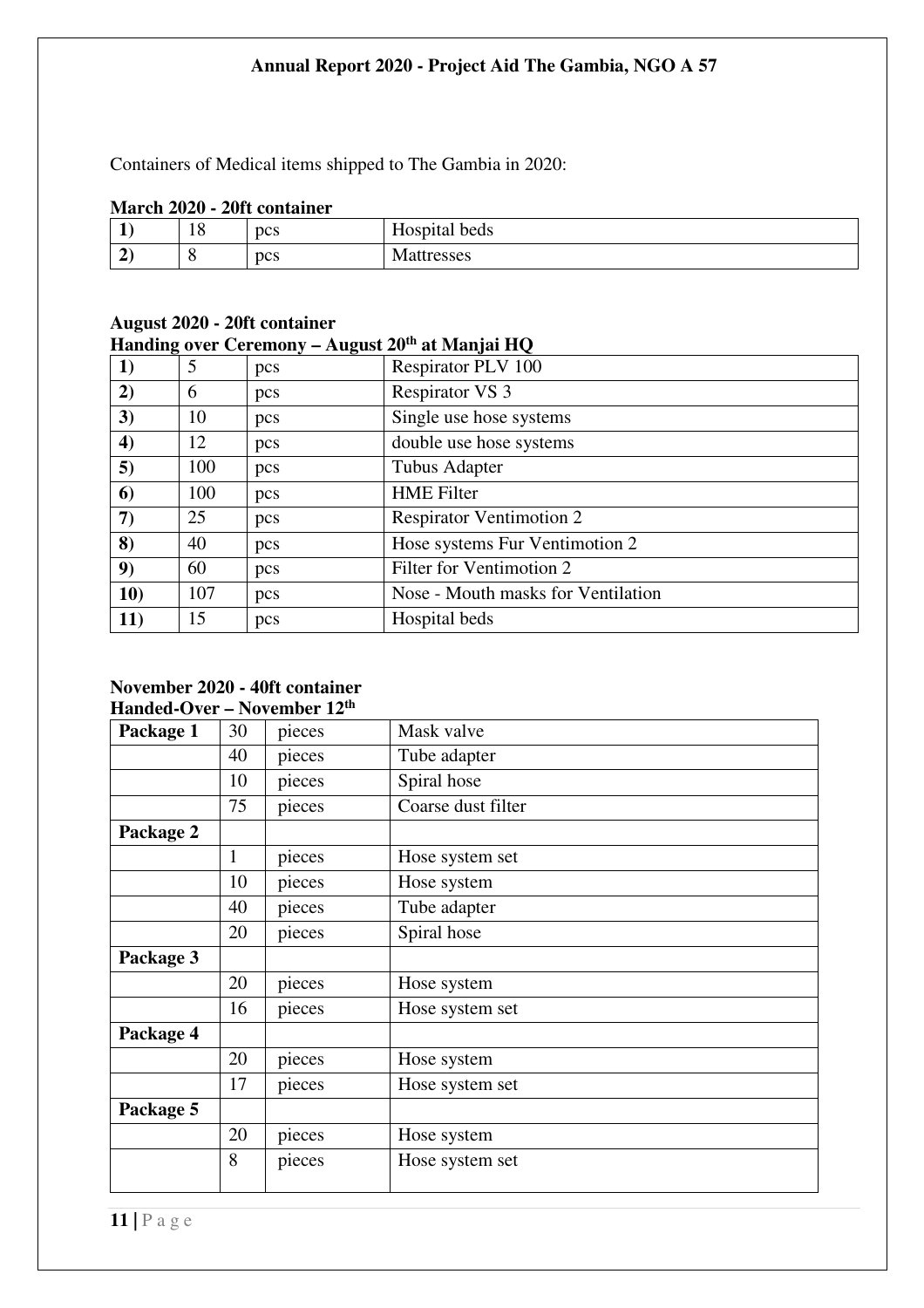| Package 6  |                |        |                                                        |
|------------|----------------|--------|--------------------------------------------------------|
|            | 20             | pieces | Hose system                                            |
|            | 7              | pieces | Hose system set                                        |
| Package 7  |                |        |                                                        |
|            | 20             | pieces | Hose system                                            |
|            | $\overline{7}$ | pieces | Hose system set                                        |
| Package 8  |                |        |                                                        |
|            | 250            | pieces | Air conditioning filter                                |
|            | 250            | pieces | Air conditioning filter                                |
| Package 9  |                |        |                                                        |
|            | 20             | pieces | Hose system                                            |
|            | 6              | pieces | Hose system set                                        |
| Package 10 |                |        |                                                        |
|            | 25             | pieces | Air conditioning filter                                |
| Package 11 |                |        |                                                        |
|            | 25             | pieces | Air conditioning filter                                |
| Package 12 |                |        |                                                        |
|            | 20             | pieces | Hose system                                            |
|            | 20             | pieces | Tube adapter                                           |
| Package 13 |                |        |                                                        |
|            |                | pieces | Humidifier for ventilators                             |
| Package 14 |                |        |                                                        |
|            |                | pieces | Oxygen connectors for ventilators                      |
| Package 15 |                |        |                                                        |
|            |                | pieces | different second hand items for ventilators            |
| Package 16 |                |        |                                                        |
|            |                | pieces | different second hand items for ventilators            |
| Package 17 |                |        |                                                        |
|            |                | pieces | Plaster, compresses, gloves for theatre, surgical caps |
| Package 18 |                |        |                                                        |
|            | $\overline{2}$ | pieces | examination couches                                    |
| Package 19 |                |        |                                                        |
|            | 29             | pieces | hospital beds                                          |
| Package 20 |                |        |                                                        |
|            | 14             | pieces | matrasses for hospital beds                            |
|            |                | pieces | Humidifier for ventilators                             |
|            |                | pieces | Oxygen connectors for ventilators                      |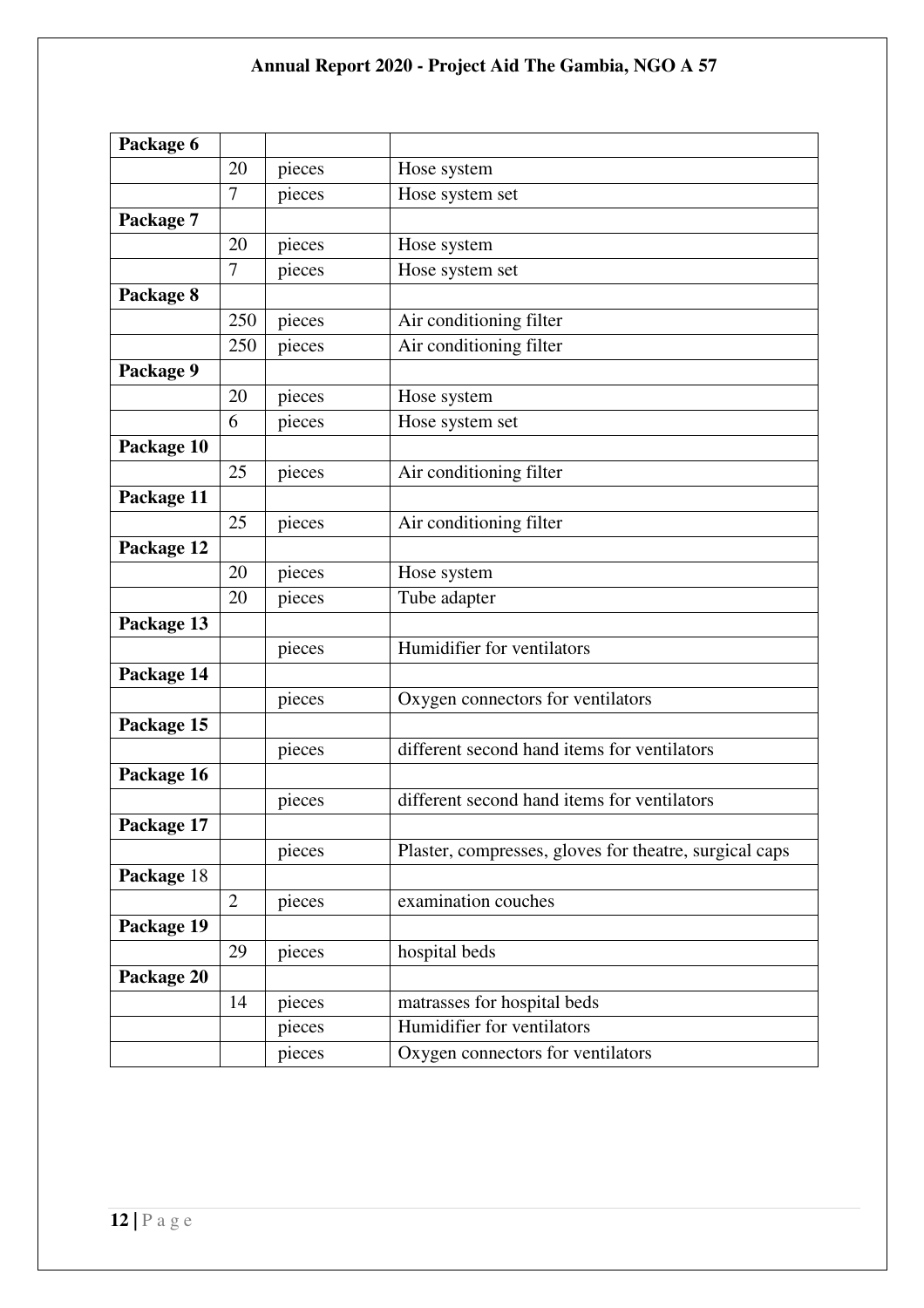#### **LABORATORY REPORT-JANUARY-DECEMBER 2020**

The information below shows the number of patients tested at the lab for malaria, white blood cell count, haemoglobin HCG for pregnancy, AFB for TB, urinalysis and blood sugar. The charges for each of these tests are tabulated above on the clinic's tariff.

Number of patients tested at the lab for malaria, white blood cell count, and haemoglobin, HCG for pregnancy, AFB for TB, urinalysis and blood sugar.

|                 |             |           |                | 2020           |             |                |                   |            |              |             |
|-----------------|-------------|-----------|----------------|----------------|-------------|----------------|-------------------|------------|--------------|-------------|
|                 |             |           |                |                |             |                |                   |            | <b>BLOOD</b> |             |
|                 | AFB/TB      | <b>BF</b> | <b>WBC</b>     | H <sub>B</sub> | <b>HIV</b>  | <b>VDRL</b>    | <b>URINALYSIS</b> | <b>HCG</b> | <b>SUGAR</b> | <b>FEES</b> |
| January         | 0           | 105       | 91             | 338            | $\mathbf 0$ | 19             | 245               | 84         | 44           | 26,000      |
| February        | 0           | 78        | 56             | 252            | $\mathbf 0$ | 12             | 209               | 102        | 51           | 23,025      |
| <b>March</b>    | 0           | 185       | 289            | 344            | $\mathbf 0$ | 23             | 215               | 90         | 24           | 32,625      |
| <b>April</b>    | $\mathbf 0$ | 74        | 190            | 321            | $\pmb{0}$   | 11             | 134               | 95         | 17           | 23850       |
| May             | 0           | 45        | 151            | 248            | $\pmb{0}$   | 6              | 101               | 94         | 21           | 19,225      |
| June            | $\mathbf 0$ | 19        | 35             | 347            | $\mathbf 0$ | $\overline{a}$ | 134               | 105        | 29           | 20,150      |
| July            | 0           | 16        | 32             | 368            | $\mathbf 0$ | 6              | 128               | 105        | 47           | 21,075      |
| <b>August</b>   | $\pmb{0}$   | 37        | 14             | 433            | $\pmb{0}$   | $\pmb{0}$      | 135               | 126        | $\mathbf 0$  | 20,900      |
| September       | $\mathbf 0$ | 12        | $\overline{2}$ | 508            | $\mathbf 0$ | $\mathbf 0$    | 143               | 129        | 61           | 26,020      |
| <b>October</b>  | $\mathbf 0$ | 122       | 66             | 591            | $\pmb{0}$   | 8              | 141               | 131        | 81           | 33,725      |
| <b>November</b> | $\mathbf 0$ | 566       | 184            | 429            | $\pmb{0}$   | 6              | 136               | 144        | 62           | 42,400      |
| <b>December</b> | $\mathbf 0$ | 280       | 12             | 44             | $\pmb{0}$   | $\mathbf 0$    | 104               | 72         | 30           | 14,700      |
| <b>TOTAL</b>    | $\pmb{0}$   | 1,539     | 1,122          | 4,223          | $\bf{0}$    | 95             | 1,825             | 1,277      | 467          | 303,695     |

**2020**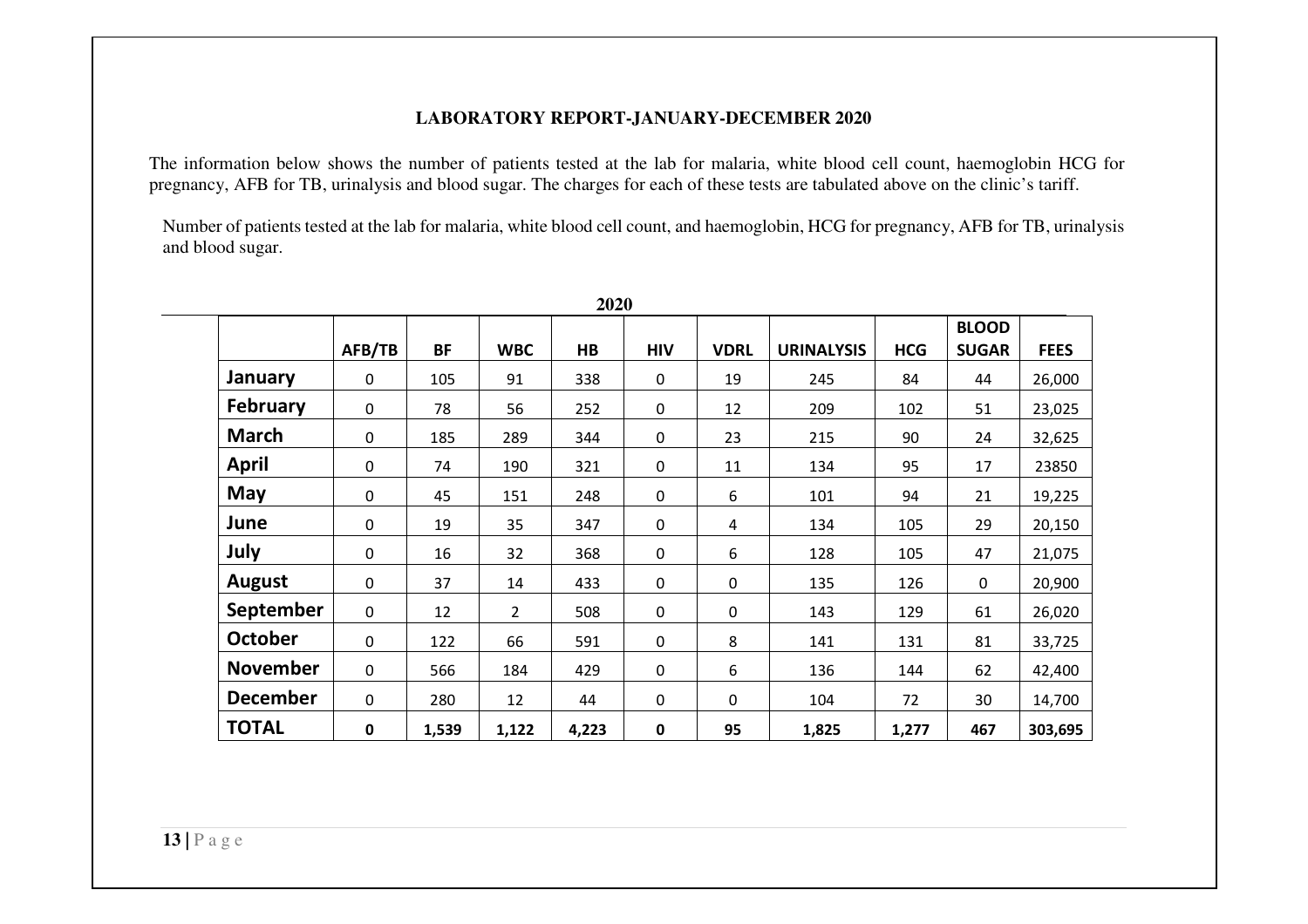# **DENTAL CLINIC 2020**

The dental unit has remained closed throughout 2020 as finding trained Oral health care personnel has proven difficult.

The dental clinic was incorporated into the Jahaly Health Centre in 1998 with the view of promoting oral health care in the area and was fully operational in 2003 after an intensive 12 weeks course which was conducted at the Jahally health centre through the project in cooperation with the University of Witten/Herdecke in collaboration with WHO (prof. J. Frencken). During this period, five (5) of our project staff were trained and eventually took charge of our dental unit. Since this period, the dental unit had been operating smoothly until the beginning of 2012 when the unit was temporarily closed owing to lack of trained staff, as the trained ones had either left the country or quit for one reason or the other.

In 2017 we were able to reopen the dental unit; a former COHW (community oral health worker) was convinced to come back to the project. However, it was again closed in November 2019.

Prior to this, patients with dental problems didn't need to travel long distances to receive professional care.

# **JAHALY-MADINA KINDERGARTEN**

The project has successfully gone through another year. As always the Kindergarten has made tremendous strides and continues to enjoy a good reputation. During the year under review lot of achievements have been registered, prominent among being the increase in enrolment, human resource development, continuous supply of food, uniforms and medical services etc... All of which are more or less customary of the institutional since the beginning.

#### **STAFF STRUCTURE UNDER THE KINDERGARTEN**

There are nineteen staff in Jahaly-Medina Kindergarten including cleaners, Cooks, gardeners and a Watchman. Below is a table showing the number of staff and their designation:

| <b>STAFF</b>              | <b>NUMBER</b> |  |  |  |
|---------------------------|---------------|--|--|--|
| <b>Head Master</b>        |               |  |  |  |
| Deputy Head Master        |               |  |  |  |
| <b>Qualified Teachers</b> |               |  |  |  |
| Unqualified               |               |  |  |  |
| Quranic Teacher           |               |  |  |  |
| Cooks                     |               |  |  |  |
| <b>Cleaners</b>           |               |  |  |  |
| Gardener                  |               |  |  |  |
| <b>Total</b>              | 19            |  |  |  |

Unlike other provincial kindergartens, the enrolment figures in Jahaly-Madina Kindergarten still continues to overwhelm the project despite the two existing 'Madarassas' (Quranic Schools) of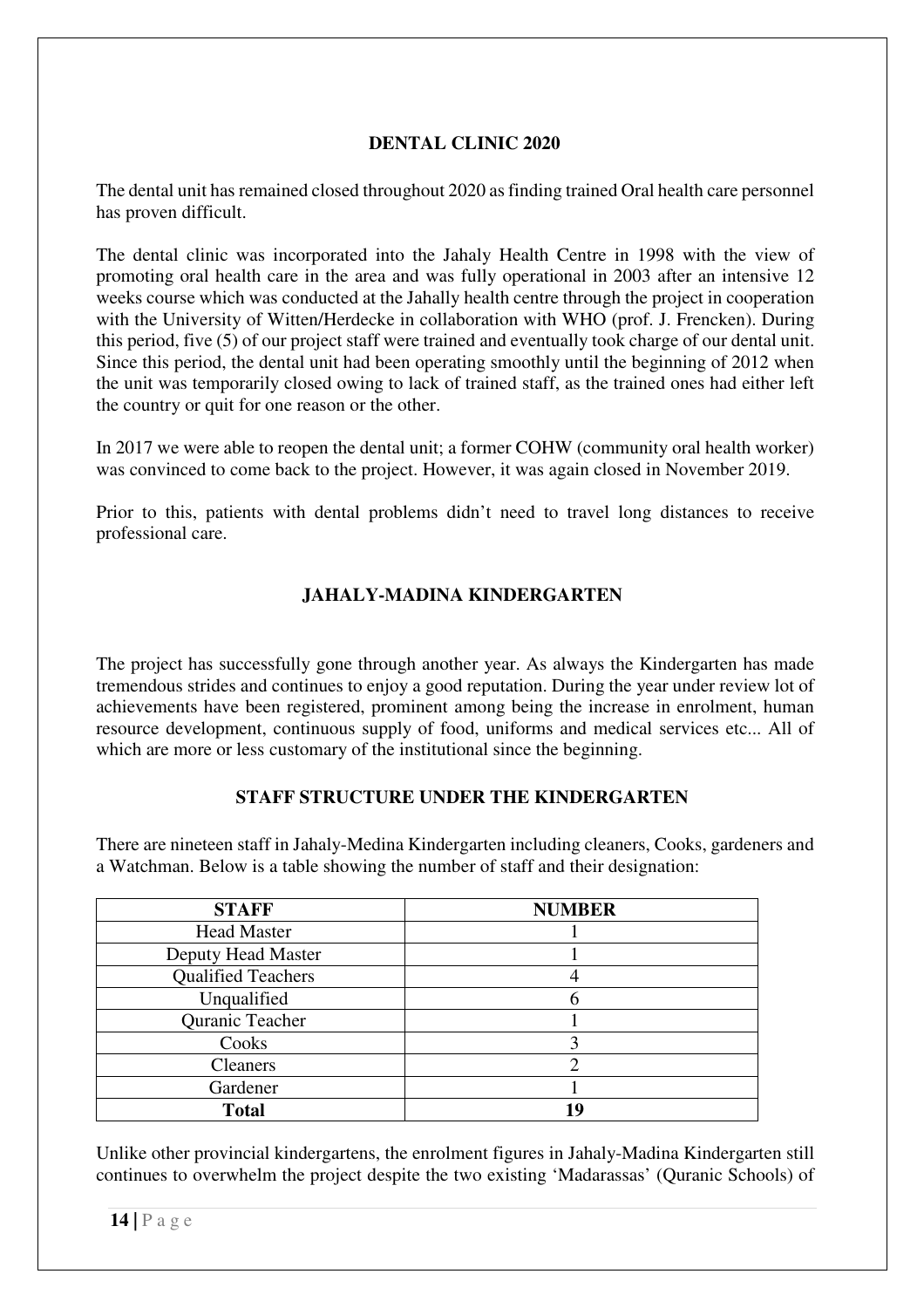Jahally and Madina. From October 28, 2020, 132 new students were enrolled, of which 72 were girls and 60 were boys. This huge number further compelled the project management to start a double shift system (morning and afternoon classes). Below is a brief overview:

|         | Level     | students | <b>Boys</b> | Girls | <b>Shift</b>     |
|---------|-----------|----------|-------------|-------|------------------|
| Level 1 | Giraffe   | 30       | 13          | 17    | <b>MORNING</b>   |
| Level 1 | Hippo     | 30       | 16          | 14    | <b>MORNING</b>   |
| Level 1 | Lion      | 30       | 9           | 21    | <b>MORNING</b>   |
| Level 2 | Elephant  | 29       | 13          | 16    | <b>MORNING</b>   |
| Level 2 | Zebra     | 29       | 18          | 11    | <b>MORNING</b>   |
| Level 2 | Hippo     | 29       | 12          | 17    | <b>AFTERNOON</b> |
| Level 2 | Crocodile | 30       | 19          | 11    | <b>MORNING</b>   |
| Level 3 | Elephant  | 30       | 15          | 15    | <b>AFTERNOON</b> |
| Level 3 | Zebra     | 30       | 17          | 13    | <b>AFTERNOON</b> |
| Level 3 | Crocodile | 30       | 20          | 10    | <b>AFTERNOON</b> |
| Level 3 | lion      | 30       | 17          | 13    | <b>AFTERNOON</b> |
|         |           | 327      | 169         | 158   |                  |

As of December 2020 the kindergarten population stands at **327 students**, of which 158 are girls and 169 are boys. Audio-visual classes are still an integral component of our educational strategy, as children learn faster through seeing. The satellite disks and the DVD player are still in good condition, as the students and staffs continue to make use of the facility as and when necessary. It is important to note that the kindergarten had to be closed in 18<sup>th</sup> March 2020 due to the current pandemic. The project continued to support the kindergarten staff by paying salaries during the schools closure.

In the area of infrastructural development the school is well equipped with good quality chairs and tables to create a conducive and comfortable learning environment for children. Furthermore, all kindergarten building were completely painted inside giving it a fresh outlook.

In the area of health and feeding, the kindergarten still continues to provide free medical services and feeding to the 328 registered children, despite the fact of being phased out of the WFP'S school feeding programme under the Department of State for Education. It is however worth mentioning, at this juncture, that feeding such a huge number of children on a daily bases has not being plain sailing for the project, due to the sky rocketing commodity prices; and unfortunately all our efforts to lure WFP back has so far proven unsuccessful. To support the existing needs of feeding the students of the kindergarten on a daily basis, Project Aid has created another vegetable garden just opposite of the kindergarten compound with a dimension of 70 by 100m. Six (6) wells – with a size of 6m deep and a square meter of 1m by 1m each - were installed in the garden. Four (4) local women have been employed by the Project to water the plants on a daily basis.

The project also adopted a new policy to help with the feeding of the children. All students registered will pay a fee of D100.00 GMD for each school term. These fees are used to purchase the necessary food items for all kindergarten children. This policy has not been without its challenges as a large number of students fail to pay the fee required, even though the project still allows them to continue going to school and receive an education. Therefore, parents are now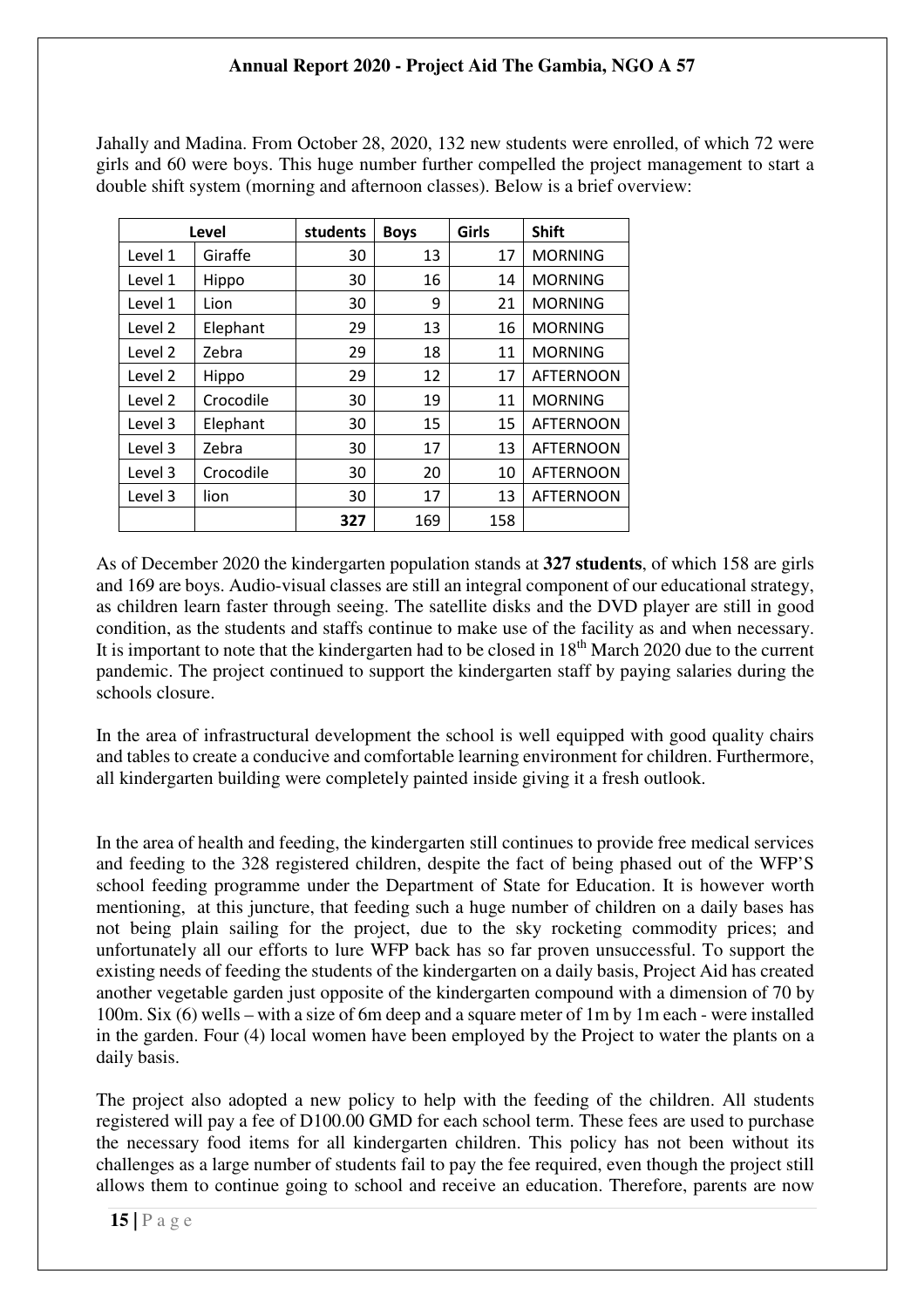required to make payment for the current school year, and also pay any outstanding fees, before their child/children can resume school.

Not only does the kindergarten provide free medical services and feeding to its young stars, but also supplies all 328, including the new intakes, with one new school uniform free as is customary of the institution. As the uniform material is not available locally, the project buys and sews uniforms in Kombo and then transports them to Jahaly every year for easy access.

The kindergarten has not also lost sight of its agricultural obligation. Maintaining a school garden is part of its activities, and during the year under review, it has served not only as an elementary agricultural lesson for the pupils but also its products are used to supplement the school canteen in order to provide adequate balanced meals for the children. Bananas and pawpaws also continue to play a pivotal role in boosting the nutritional status of these children for adequate growth.

In the Kindergarten, just like the health centres, protocols had to be put in place for all students and staff to protect them from Covid-19. Securities are in place at the school gate with thermometers to test all who enter. Upon successful testing, students and teachers will wash their hands with soap and proceed to their classes. All classes have a maximum of 30 students and no class exceeds this amount, as stated in the school guidelines by the Ministry of Education. Furthermore, the students and their desks are spaced out to implement a social distance protocol with the students. Hand sanitizers are available in classroom and students, as well as, teachers must sanitize before entering the class.

It is indeed an understatement to assert that the year under review has been truly eventful especially, when one takes stock of the high enrolment, capacity building, free medical service, free feeding, free supply of uniforms and the admirable academic standard.

#### **CAPACITY BUILDING**:

The kindergarten teachers still continue to avail themselves of training opportunities offered by the project through Mrs Patricia Ceesay, the Project's Educational Adviser. Mrs Ceesay in her training concentrates on all areas of the teaching and learning of young children, with particular emphasis on material production as well as other valuable teaching techniques.

#### **AGRICULTURE**

As the project operates in three intervention areas namely Health, Education and Agriculture it is important to shed light on the developments that took place in this sector over the year under review. It's already established that the project is supporting the operation of four vegetable gardens in the two communities, Jahaly and Madina to be precise for many years now.

However there was not much activity from the side of the project, in respect of these gardens, due to the fact that much of its job had been done over the past years. Therefore 2020 was a largely uneventful year for the project, allowing the women to get the best out of the gardens.

Not only does the project give support to the people of the community in horticulture but also provided them with a tractor, with all its accessories, to support them in all their agricultural ventures, at a very minimal cost if any at all. The tractor can be hired by the villagers at a very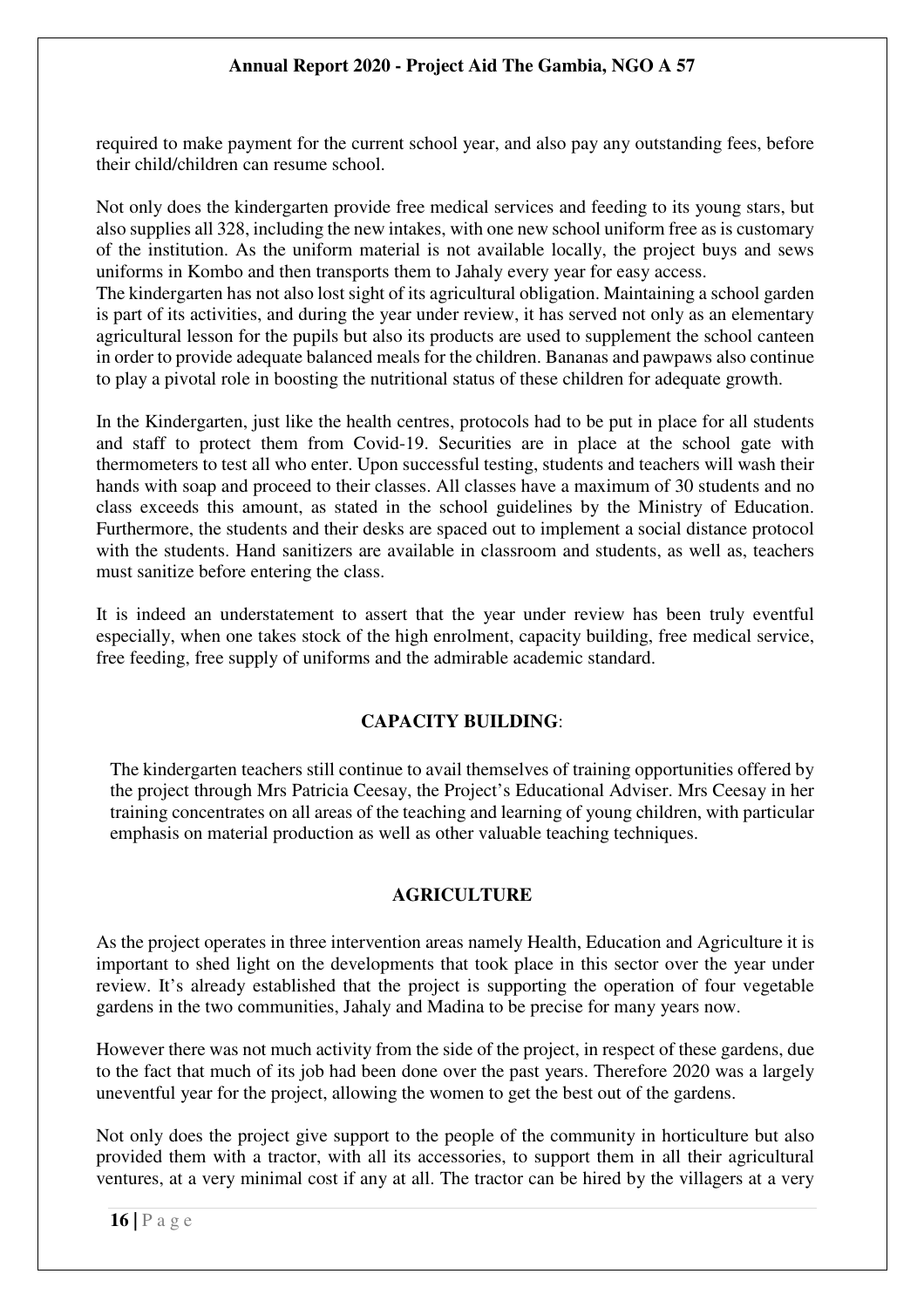minimal cost if any at all. The proceeds collected is used by the project for diesel and maintenance purposes.

The tractor suffered a breakdown in 2019 and the project is doing everything it can to make the vehicle available to the people again.

#### **MORINGA PLANTATION**

It is common knowledge that all the activities of the Project are being financed by our overseas donors mainly from Germany.

It is however worth noting that these donors may not stay with us forever and as such the project needs to put plans in place to finance its activities in the event of donors withdrawing for whatever reason. As a consequence of this fear the German sponsors conceived the idea of developing a moringa plantation whose products can be sold to further finance the project activities e.g. procurement of drugs ect. This idea was implemented in 2012 in Jahaly, next to the Health Centre, and at present around 8,000 trees have been planted. Five (5) gardeners are employed to work exclusively on the plantation since its inception: watering, weeding and applying natural fertiliser to the plants, mainly animal dung & groundnut shells.

These plants were found to possess huge medicinal values of incredible effect on human beings and animals and as such the idea was borne to powder leaves for sale in Europe. As a result of the problems encountered in maintaining the expected hygienic standard, this idea was ultimately abandoned.

In 2020 the project concentrated on expressing oil from the Moringa seeds. This oil is mostly used to produce a body soap of a very high standard.

In December,  $5<sup>th</sup> 2018$ , the Moringa field caught fire and 3  $\frac{1}{2}$  plots were burnt down, and part of the wooden fence was also burnt. In 2020, the Moringa field was quite progressive. New plants have been transplanted in the affected area in the field and the plants are growing amazingly.

#### **SMOKE FREE OVENS**

The smoke free oven project has not been very active the last years, since the last construction of 150 ovens in Jahaly and Madina, jointly funded by Project Aid and Sheck Farage Foundation in 2013-2014. However plans are in place to improve these ovens in 2020 as this initiative is quite meaningful for the project, having surely reduced the incidences of innocent children falling into the fire as the case frequently was.

+ The consumption of firewood will also be greatly reduced saving the forest from deforestation.

+ Smoke related illnesses affecting the cooks (women) will also be a thing of the past.

+ With the danger of all the above odds eliminated the ultimate out come will be economic sustainability for the beneficiaries which is the primary aim and the objective of the project management.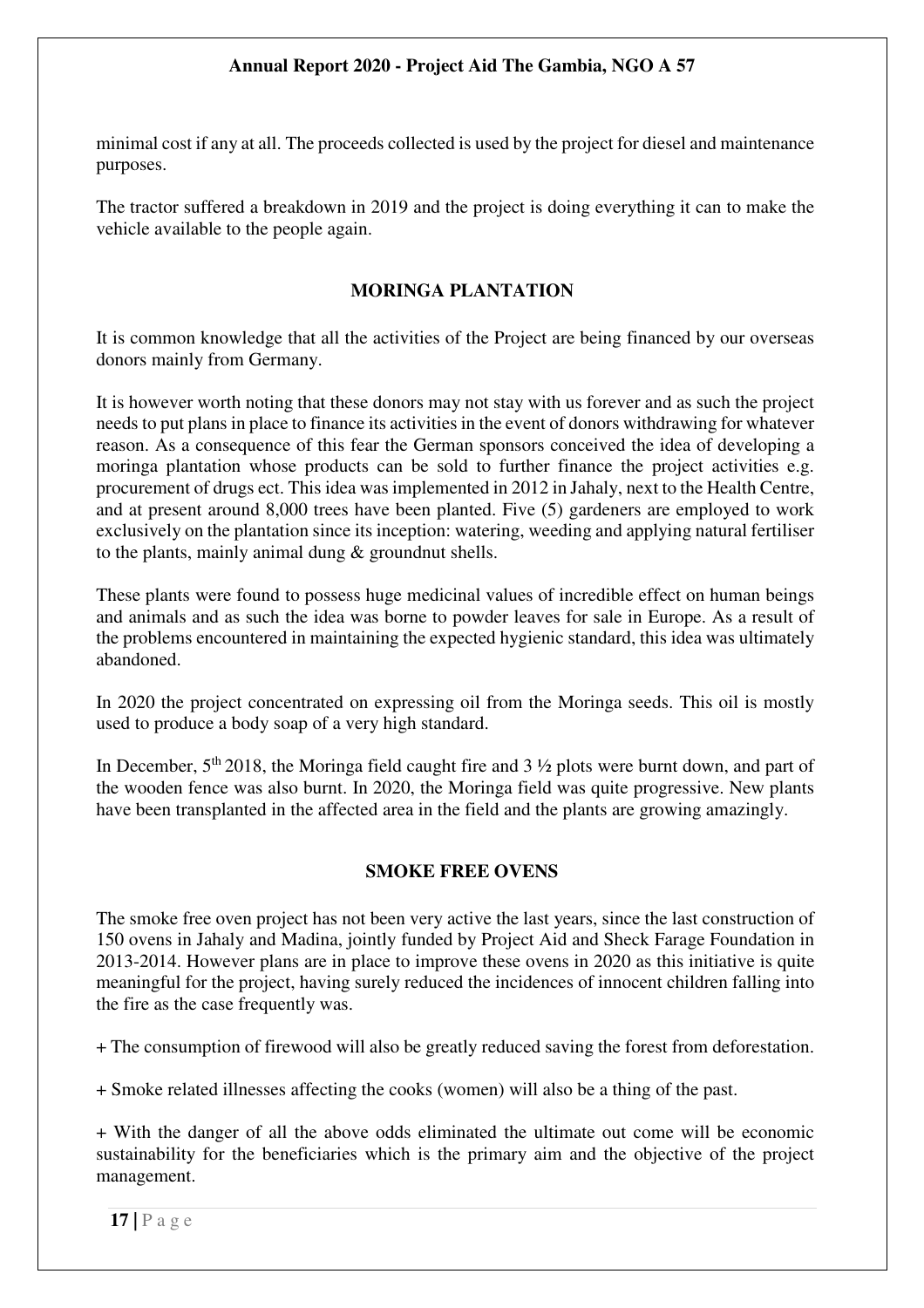#### **OVERSEAS MEDICAL TREATMENT FOR SICK GAMBIAN CHILDREN**

In 2012 Project Aid went into a co-operation with a German NGO called Peace Village/ Friedensdorf International to airlift sick Gambian children, who cannot be treated locally to Germany for better medical attention.

In June, 2012, the first batch of three (3) sick Gambian children left for Germany where they received first class medical attention for their different illnesses. Eleven months later they all returned home, completely cured of their life threatening illnesses, which became a ground breaking moment for the parents and the Government of the Republic of The Gambia on one hand, and Peace Village and Project Aid on the other hand.

In 2019, six (6) Gambian children were taken to Germany for overseas treatment. Nine children (9) returned after undergoing successful treatment and one (1) after undergoing further diagnosis.

In 2020, 2 children have been returned after successful treatment. However, no childrenwere taken for treatment due to the Covid-19 pandemic that halted operations and restricted travel. Peace Village and the project hope to resume its collaborative activities in the coming year.

#### **NUMBER OF CHILDREN ADMITTED TO / RETURNED FROM OVERSEAS TREATMENT FROM 2012 TO 2020**

| Year     | 2012 |                     | 2013 |           | 2014 |       | <b>2015</b> |       | 2016 |          | 2017 |       | 2018 |    | 2019 |       |                     |
|----------|------|---------------------|------|-----------|------|-------|-------------|-------|------|----------|------|-------|------|----|------|-------|---------------------|
|          |      | $\mathbf{p} *$<br>- |      | $R*$<br>v |      | $R^*$ |             | $R^*$ | 人*   | $R^*$    |      | $R^*$ | ∧ *  | R  |      | $R^*$ | $\mathbf{p} *$<br>. |
| patients |      | υ                   |      |           |      | -     |             | 10    |      | 11<br>πJ |      | 14    | 0    | 10 |      |       |                     |

**A\* = admitted to Germany R\* = returned to The Gambia** 

In total Seventy- Six (76) Gambian Children have so far benefited from our overseas treatment. The efforts of every party involved have been life changing for many families, and the project is receiving applications for other children. As stated, oversees treatment has been difficult to do with the current global pandemic but efforts are being made to restart the endeavour in the coming year. It is important to highlight, at this juncture, that this treatment program is absolutely free of charge for the children and their parents as Project Aid and Peace Village foot the entire bill from start to finish.

Not only does Peace Village help The Gambia in the treatment of sick children, but it also supports the medical facilities with hospital materials and equipment through Project Aid. This was amply demonstrated in 2017 when some containers were sent in loaded with 5 tons of mentioned materials and equipment through the project for onward transmission to the Government.

Below are the criteria for selection in to this program, as well as information about Friedensdorf/Peace Village.

In Friedensdorf [English - Peace Village] program admits children for medical treatment under the following conditions: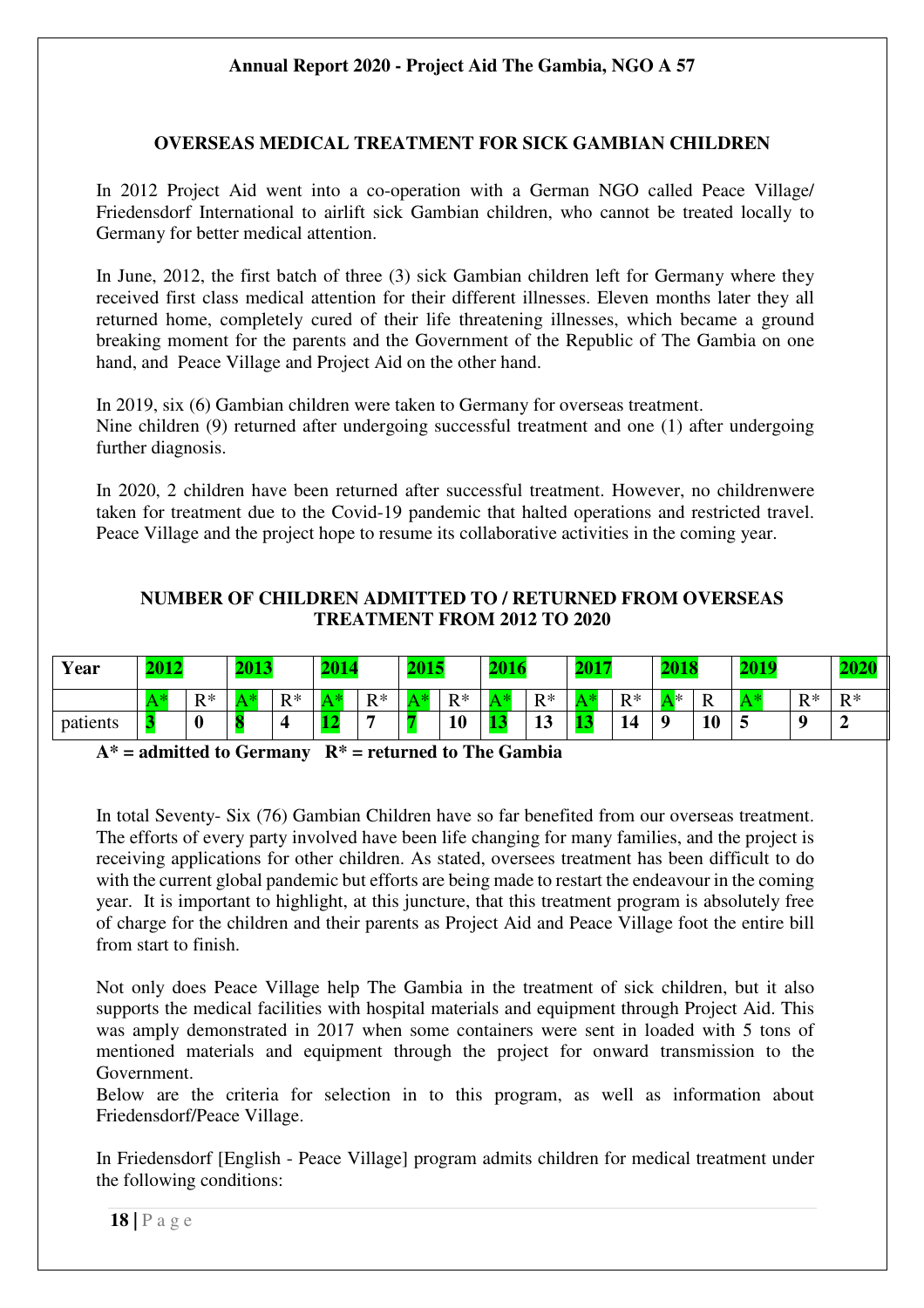- Social indication: parents are financially not in the position to arrange overseas treatment

- Necessity: the child suffers an illness or injury that is life-threatening or means a serious limitation of function; treatment is not available/affordable in Gambia/Senegal, as taking a child from its family and natural surroundings is always the very last resort!!!

- Parents/guardians must guarantee they will accept the child back into the family without any discussion and make no effort for the child to remain in Germany

- Treatment is possible in Europe and has a good prospective for success

Experience has shown that the following causes are likely to be accepted if the needed operation is not available at home:

- Osteomyelitis (infection of the bone or bone marrow)

- Conditions after burns, for example with fire, gas or any explosion. Usually with scar contracture that limits function of hands/leg or closing of eyes/nose/mouth

- congential disorder/malformation such as analatresia (malformation of rectum), urogenital malformation (e.g. hypospadias or bladder extrophy) but also of orthopedic kind such as club foot)

- Cleft palates or ankylosis [stiffness] of jaw

#### **Unfortunately not admitted are**:

- any neurological or cardiology problems or any form of cancer, as treatment cannot be arranged for free in Germany and as the success rate is not always high, Children that suffer a problem due to cerebral palsy or Spina bifida cannot be accepted. The problem might look like an orthopedic one at first, but usually no easy improvement can be achieved by simple surgery

Further framework:

- Children must be eleven (11) years old or younger. They must not be breast feeding by the time of admission

- Parents must agree that child travels without parents/guardian and that guardianship will be transferred to Peace Village during the entire time in Germany. Guardianship automatically ends upon the child's return to the home country

- Parents must guarantee that the family will not undertake any initiative for the child to stay in Germany or have any private contacts, for example with family/friends living in Europe. Since every child in the program will be treated equally, unfortunately no such contacts can be allowed

- Peace Village is never "obliged" to admit a child. Even if all formal requirements are met, last decision is solely their decision

- The Gambia guarantees to admit every child back home in the country. Under no circumstances will any child remain in Germany

Upon return, every child is given some small financial aid for reintegration and a bag with clothing and personal belongings.

While in Germany the child will either be admitted in hospital or live with the other children in peace village. The children will not stay with any private family.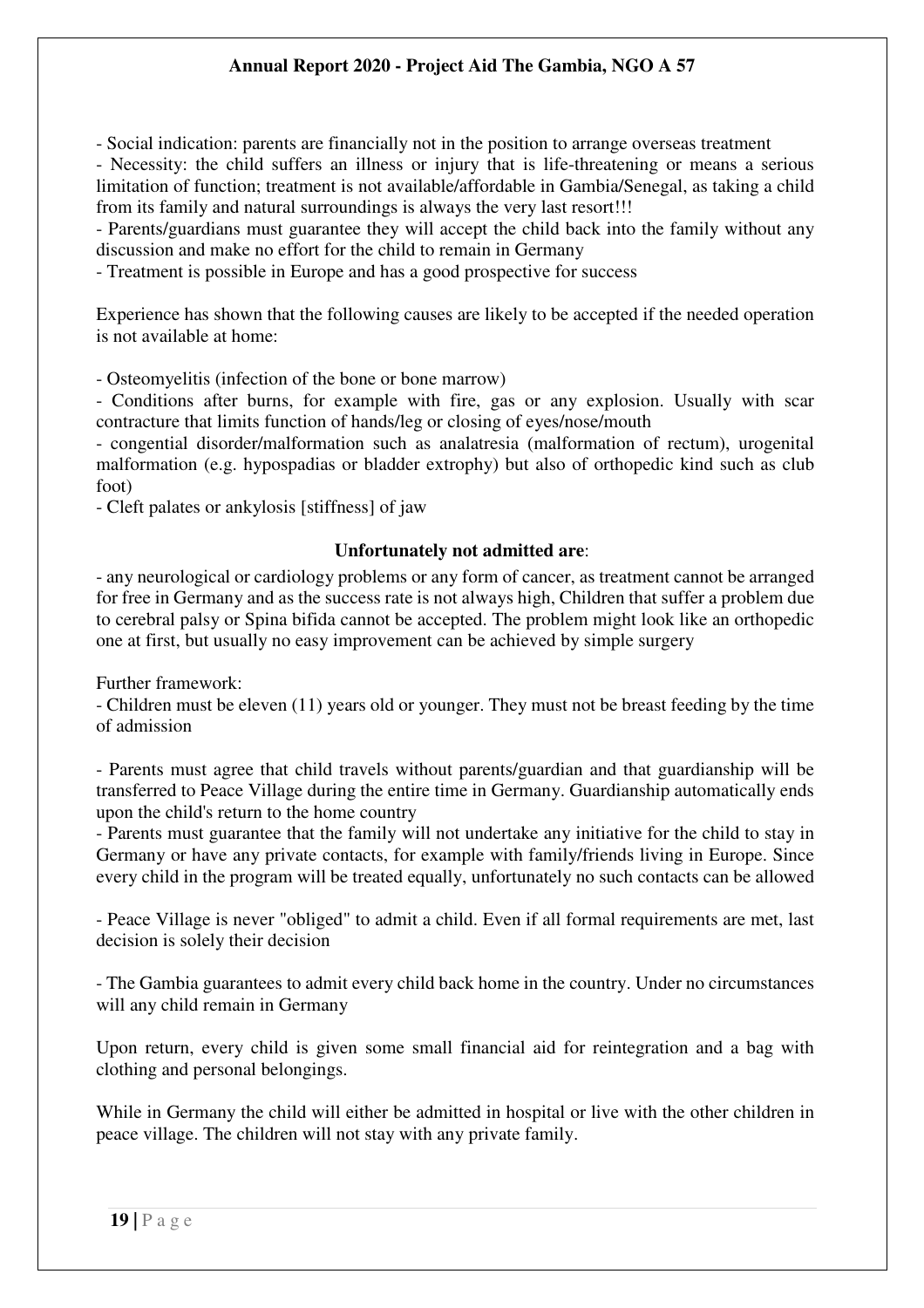Around 240 children, going and coming from hospitals all over Germany, stay together with all other small patients, attend rehabilitation programs such as physiotherapy, water gyms etc. Peace Village pays attention that the cultural values of all children are respected (e.g. there is no pork at their meals etc.)

Children are luckily very fast to pick up a new language if needed. After few weeks many children can speak basic German. If needed to explain treatment etc. Peace Village usually manages to find interpreters. If several children come from the same country, they are often able to translate for one another due to different durations of stay. Funnily enough, after some months children do not only learn to speak German, but also other languages spoken at Peace village. (Peace Village even has some Afghan kids who can speak Portuguese, because their new friend is from Angola and vice versa!)

Before Peace Village decides to admit a child, it is best to have as much medical material available as possible, ideally a recent x-ray a recent x-ray along with a medical report.

# **BUNIADU HEALTH CENTRE AND KINDERGARTEN**

# **INTRODUCTION**

The non-profit association Riverboat Doctors International (RDI) e.V. was founded in 2004 and is based in Ganderkesee, Germany. Since 2007, the association has been running "Buniadu Health Centre", an outpatient Health Centre in the village of Buniadu (NRR) on the north bank of the river Gambia. The Health Centre employs twelve local staff, including two trained nurses. Regular on-the-spot staffing is provided by volunteers (doctors, nurses and carers, as well as craftsmen) from Germany, Austria and Switzerland.

The project also implemented Covid-19 protocols to prevent the spread of the virus. Just like in Jahaly Health Centre, Face masks were provided to all patients and staff, washing areas were made available and hand sanitizers places in all needed areas. The kindergarten was also used as a social distancing area during the closure of the school.

About 85 outpatients show up for treatment every day, most of whom are children. Infectious diseases: malaria, worm diseases, burns and accidents of all kinds are treated. Increasingly, also chronic diseases such as diabetes and hypertension. In addition, education courses in nutrition and hygiene are offered in cooperation with local experts. Since 2012 the Health Centre Buniadu has been equipped with water supply and a small solar system which was enhanced with new solar batteries in 2019. The board members and all members of the association in Germany work voluntarily.

Buniadu health centre and its kindergarten were officially handed over to Project Aid The Gambia with effect from February 1<sup>st</sup> 2017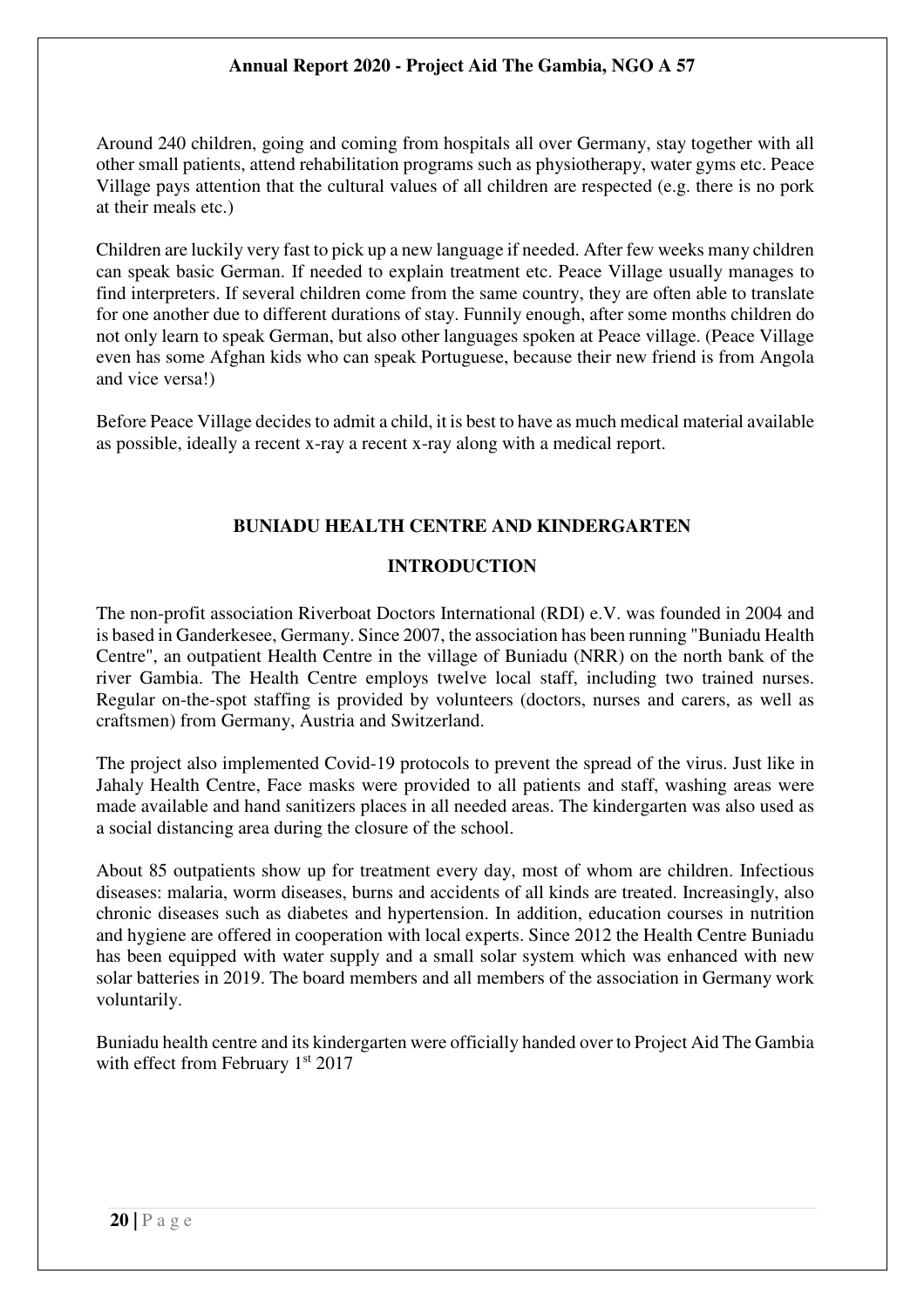# **BUNIADU HEALTH CENTRE**

#### **STAFF STRUCTURE UNDER THE CLINIC**

There Ten (10) staff in Buniadu Health Centre including Watchmen. Below is a table showing the number of staff and their designation:

| <b>STAFF</b>             | <b>NUMBER</b> |
|--------------------------|---------------|
| <b>CHN</b> Ophthalmic    |               |
| <b>CHN</b>               |               |
| <b>Nurse Attendants</b>  |               |
| Watchmen (day $&$ night) |               |
| Cleaner                  |               |
| <b>Total</b>             | 10            |
|                          |               |
|                          |               |
|                          |               |

**The following data show the number of patients seen by Buniadu Health Centre in the different months of 2020:** 

| 2020      | male | <b>Female</b> | fees   | patients free of charge |
|-----------|------|---------------|--------|-------------------------|
| January   | 354  | 567           | 27950  | 36                      |
| February  | 308  | 490           | 23620  | 40                      |
| March     | 382  | 527           | 27490  | 37                      |
| April     | 298  | 385           | 21300  | 23                      |
| May       | 324  | 490           | 25010  | 22                      |
| June      | 529  | 765           | 40320  | 16                      |
| July      | 521  | 711           | 39020  | 19                      |
| August    | 539  | 845           | 43420  | 19                      |
| September | 699  | 905           | 51510  | 29                      |
| October   | 637  | 897           | 49860  | 14                      |
| November  | 570  | 815           | 45560  | 34                      |
| December  | 342  | 533           | 28640  | 13                      |
| Total     | 5503 | 7930          | 423700 | 302                     |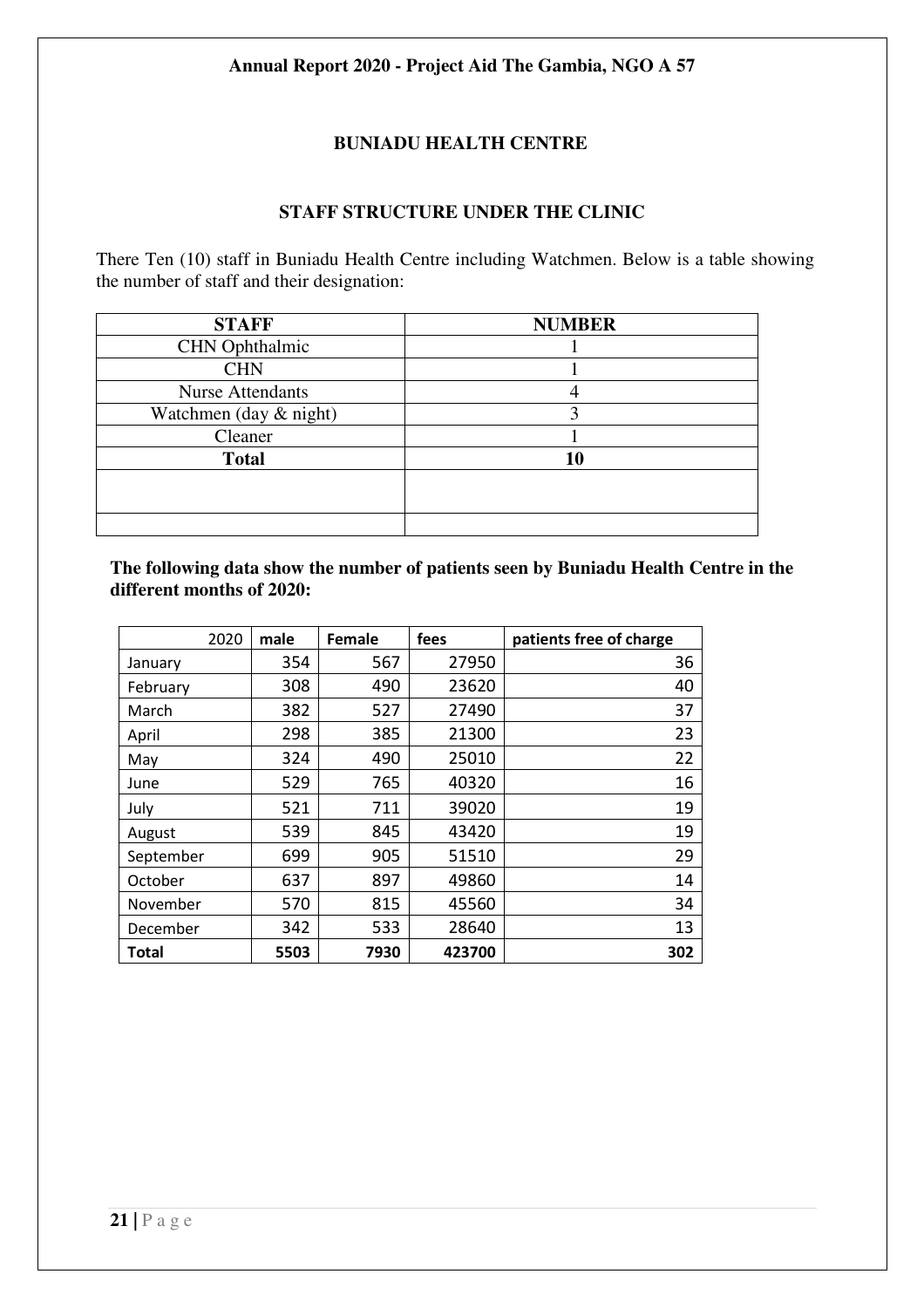|              | <b>Urine test</b> | <b>HCG test 40 GMD</b> | <b>Blood sugar test 40</b><br><b>GMD</b> | Hb test     | <b>Malaria test</b> |
|--------------|-------------------|------------------------|------------------------------------------|-------------|---------------------|
| January      | 1                 | 13                     | 32                                       | 0           | 0                   |
| February     | 5                 | 13                     | 11                                       | $\mathbf 0$ | 0                   |
| March        | 0                 | 17                     | 15                                       | 0           | 0                   |
| April        | 0                 | 14                     | 22                                       | 0           | 0                   |
| May          | 0                 | 18                     | 11                                       | 0           | 0                   |
| June         | 0                 | 19                     | 14                                       | 16          | 0                   |
| July         | 0                 | 15                     | 19                                       | 28          | 0                   |
| August       | 0                 | 27                     | 19                                       | 4           | 0                   |
| September    | 0                 | 19                     | 36                                       | 54          | 0                   |
| October      | 0                 | 14                     | 53                                       | 50          | $\Omega$            |
| November     | 0                 | 23                     | 38                                       | 65          | 0                   |
| December     | 0                 | 18                     | 27                                       | 23          | 0                   |
| <b>Total</b> | 6                 | 210                    | 297                                      | 240         | 0                   |

Number of patients tested at the lab for haemoglobin, HCG for pregnancy and blood sugar.

#### **BUNIADU KINDERGARTEN**

There four staff in Buniadu Kindergarten including Cleaner. Below is a table showing the number of staff and their designation:

| <b>STAFF</b>        | <b>NUMBER</b> |
|---------------------|---------------|
| <b>Head Teacher</b> |               |
| Junior Teachers     |               |
| Cleaner             |               |
| <b>Total</b>        |               |

The kindergarten had to be closed in March due to the pandemic and was to resume in October 28<sup>th</sup> and the project continued to pay staff salaries during the closure period. The kindergarten was unable to open at the scheduled date of 28<sup>th</sup> October due to a certain issue. An agreement was made between the project and the Buniadu community in which the community will be responsible for making sure the kindergarten is cleared of all bushes after the rainy season. This task was not completed in time which caused a delay in school reopening. The kindergarten was reopened 9<sup>th</sup> November 2020, with 25 new students enrolled, of which 17 were girls and 19 were boys.

The kindergarten population stands at 75 students, 47 of which are girls and 28 are boys.